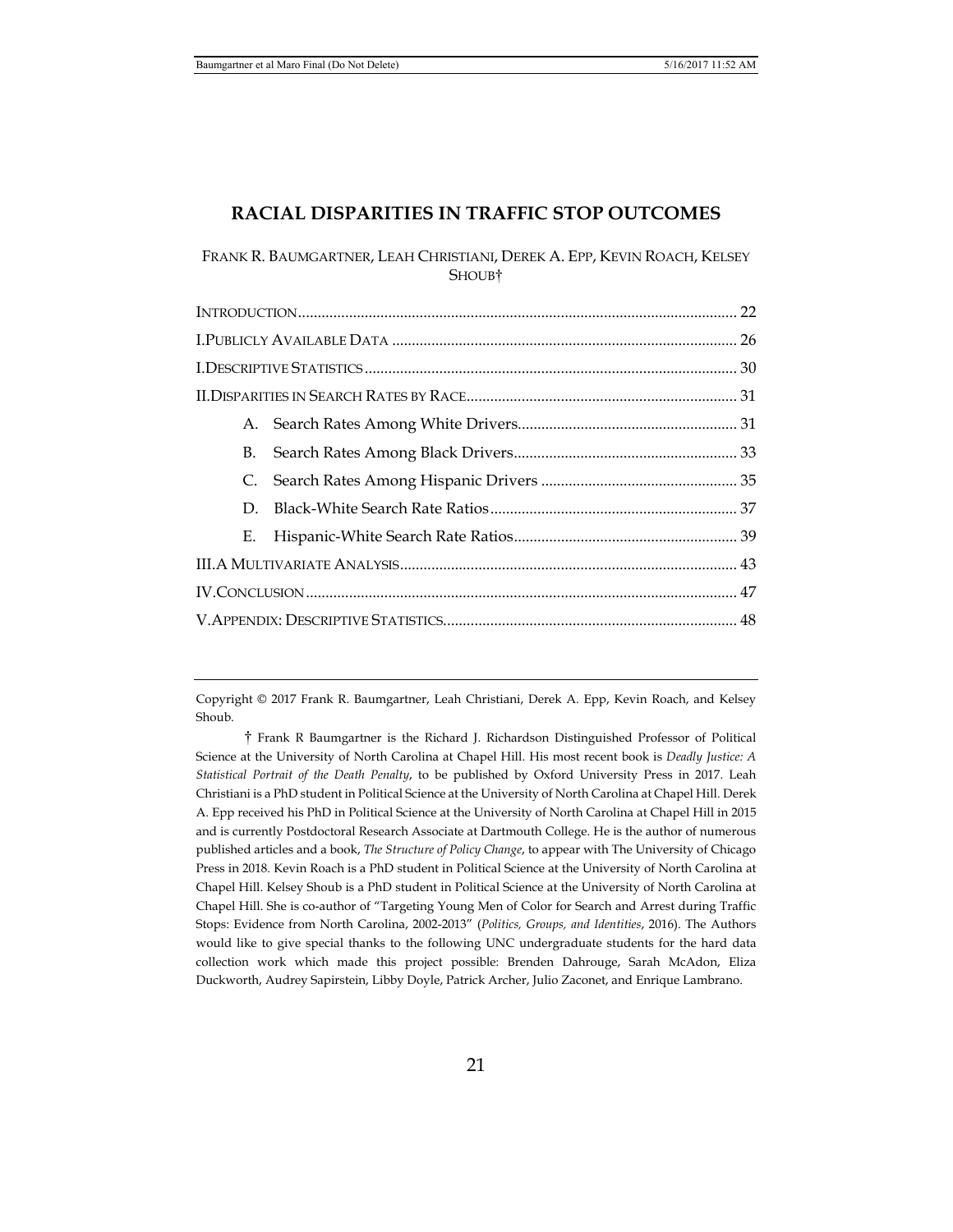#### **INTRODUCTION**

In American politics, the issue of racial disparity is never far from the surface, in particular as it relates to encounters with the police. We are currently in a period when – thanks to the Black Lives Matter movement – the behavior of police officers toward minorities is receiving intense scrutiny.1 As usual, Americans are deeply divided on the issue: where one side perceives injustice and violence toward black bodies, the other focuses on the difficulties of law enforcement and the need to respect those in blue.2 In this paper, we document the ubiquity of substantial racial disparities in the odds of adverse outcomes stemming from routine traffic stops. We do so with the largest database yet compiled of this most common form of citizen-police interaction. We show that it occurs in every state where we can find data, that it affects Black as well as Hispanic drivers, that the effects are very large, and that the simple bivariate comparisons are consistent with more sophisticated and demanding multivariate statistical tests. Racial disparities in traffic stops are large, ubiquitous across the nation, and troubling.

Our current focus on race and justice is all too familiar, but the most recent surge in attention to these issues offers perhaps a special promise of progress because our abilities to document citizen interactions with police have never been better. First, almost everyone today has a video camera on their cell phone, allowing them to film their interactions with police officers.3 It is much harder to dismiss a victim's claims of police misconduct when footage of the incident is posted on Facebook for the world to see.4 Second, increasing numbers of police departments are mandating the use of dash cameras and body cameras for police cars and police officers.5 Third, we now have access to extensive databases of police traffic stops that record the demographic information of stopped motorists

 <sup>1</sup> Ryan J. Gallagher et al., Divergent discourse between protests and counter-protests: #BlackLivesMatter and #AllLivesMatter (Oct. 20, 2016) (unpublished manuscript), http://arxiv.org/pdf/1606.06820.pdf (last visited April 3, 2017); Jennifer Chernega, *Black Lives Matter: Racialised Policing in the United States*, 14 COMP. AMERICAN STUDIES 234 (2016); Sara M. Hockin & Rod K. Brunson, *The Revolution Might Not Be Televised (But It Will Be Lived Streamed): Future Directions for Research on Police-Minority Relations*, RACE AND JUSTICE 1-17 (2016); Deen Freelon, et al., *Beyond the Hashtags: #Ferguson, #Blacklivesmatter, and the Online Struggle for Offline Justice*, CENTER FOR MEDIA & SOCIAL IMPACT, AMERICAN U. (2016)

 <sup>2</sup> *See generally* Frank Newport, *Pub. Opinion Context: Americans, Race & Police*, THE GALLUP BLOG (July 8, 2016), http://www.gallup.com/opinion/polling-matters/193586/public-opinion-contextamericans-race-police.aspx (summarizing data on Americans' attitudes toward police and police brutality).

 <sup>3</sup> *See generally* Monica Anderson, *Technology Device Ownership: 2015,* PEW RESEARCH CENTER FACT TANK (Oct. 29, 2015), http://www.pewinternet.org/2015/10/29/technology-device-ownership- $2015/$ .

 <sup>4</sup> *See* Mark Speltz, *How Photographs Define the Civil Rights and Black Lives Matter Movements,* TIME MAGAZINE (Sep. 22, 2016), http://time.com/4429096/black-lives-matter-civil-rights-photography/

 <sup>5</sup> In 2000, just 11 percent of state police and highway patrol vehicles had in-car video; by 2003 the percentage was over 72. *See* International Association of Chiefs of Police, *The Impact of Video Recording on Modern Policing. Prepared for the US Department of Justice*, OFFICE OF COMMUNITY-ORIENTED POLICING SERVICES, https://www.bja.gov/bwc/pdfs/IACPIn-CarCameraReport.pdf (last visited April 3, 2017); Michael D. White, *Police Officer Body-Worn Cameras: Assessing the Evidence*, OFFICE OF COMMUNITY-ORIENTED POLICING SERVICES (2014). White notes that all forms of video recordings are increasing, from Closed Circuit TVs to smart phones, dash cams, body cams and beyond.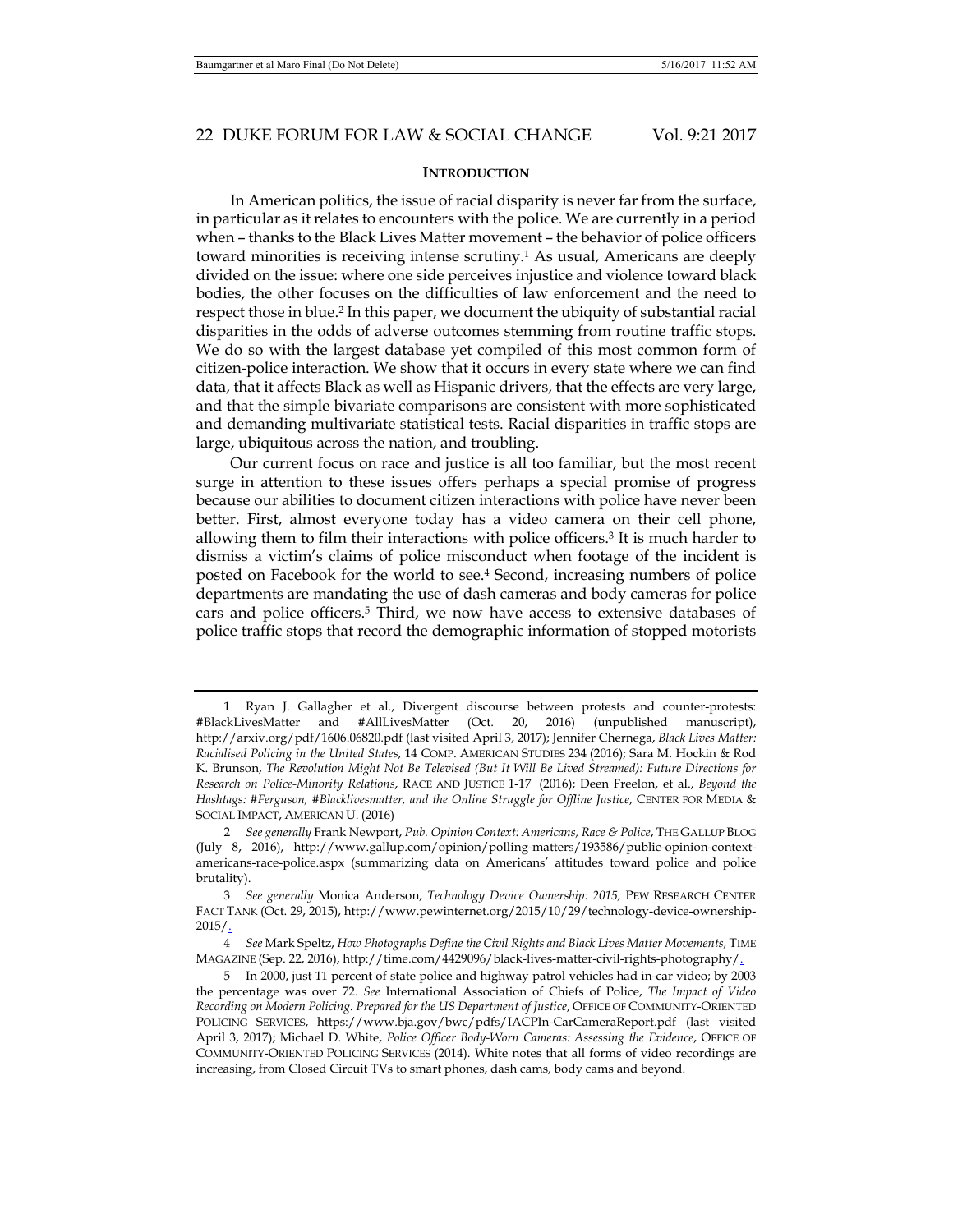alongside information about what transpired during the stop.6 Efforts to collect this type of data were put in place during the last wave of attention toward "driving while black" disparities in the late 1990s and early 2000s. Figure 1 shows the surge of attention as well as its later decline.7

Figure 1. Newspaper Articles on Driving While Black Published in the Baltimore Sun, Los Angeles Times, Washington Post, New York Times, and USA Today



"Driving while black" (DWB) was the term used to refer to the problem of racial bias in traffic stops, with some others also referring to the issue of "walking while black" referring to the issue of disparate stops of black pedestrians. These ironic phrases sought to bring attention to the fact that being black is not a crime and that driving or walking while black should not generate increased police scrutiny. During the time when attention to the concept of "driving while black" or "driving while brown" surged, a number of states passed laws for the first time mandating the collection of data on routine traffic stops.8 They sought to document any racial disparities that were alleged to be occurring so that the phenomenon could be either dismissed if the data revealed there was no such thing, or better understood so that solutions could be implemented if the data showed that allegations were indeed accurate.9 The figure shows that attention has declined, but a new wave of attention to police violence, based on shootings of unarmed black men, has kept

 <sup>6</sup> *See supa* Figure 1.

 <sup>7</sup> Data collected by the authors. Counts of newspaper articles published in the Baltimore Sun, Los Angeles Times, Washington Post, New York Times, and USA Today came from searching LexisNexis. The search parameters used were: SUBJECT("racial profiling" AND ((police) OR ("traffic stop"))).

 <sup>8</sup> *See infra* Table 1 and Table 2.

 <sup>9</sup> *See id.*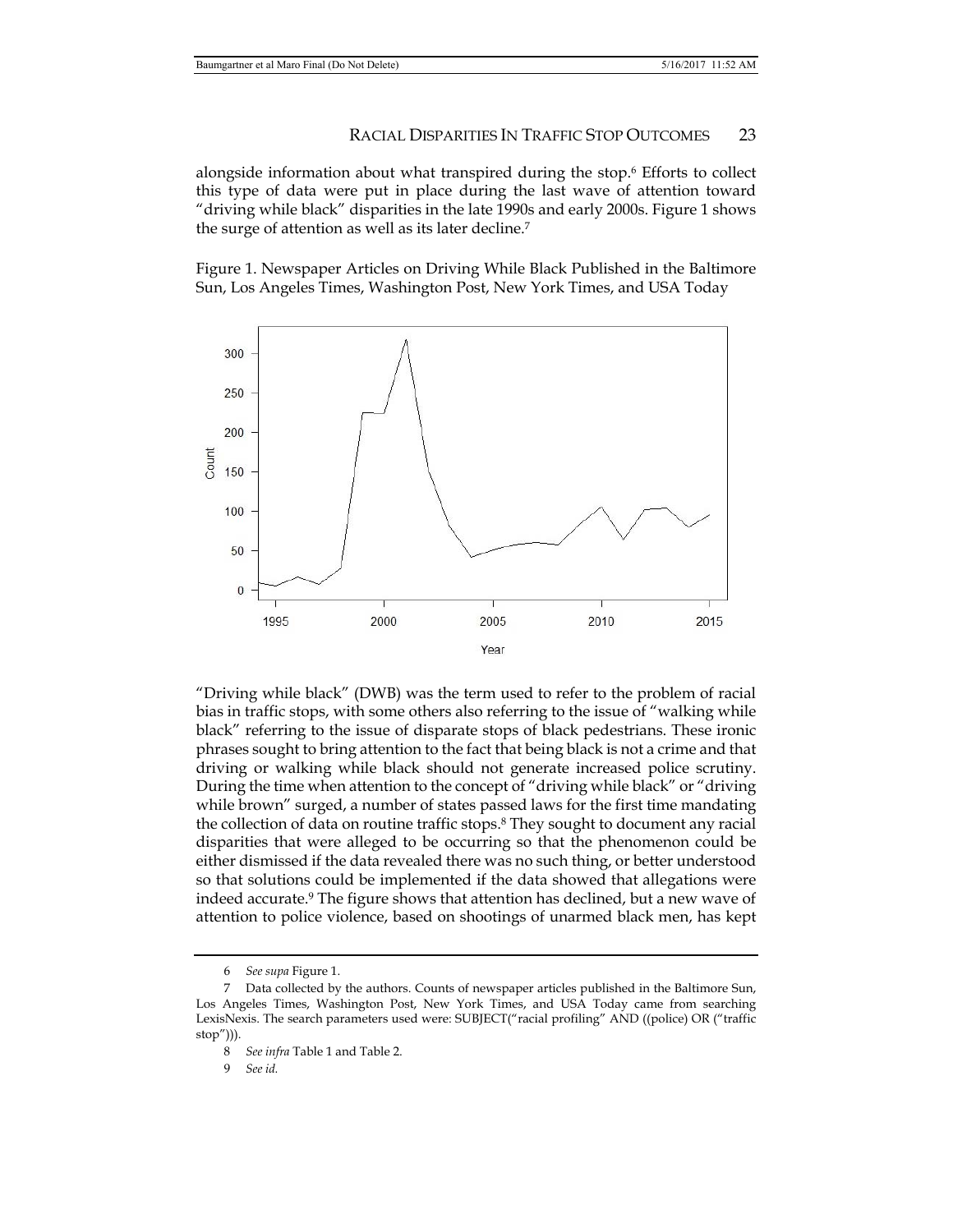police-minority relations in the headlines. One major difference between the 1990s and today was mentioned above: video confirmation. Another is data, which is our focus here.

We have collected publicly available information from hundreds of police agencies across 16 states. These include enormous computer files listing every traffic stop individually, sometimes for an entire state<sup>10</sup> and in some cases for large agencies such as the State Highway Patrol (or equivalent).11,12 In other cases, we can use published reports to calculate search rates by race13; these are available for hundreds of police agencies of all types. In all, we present data here on search rates by race for 132 agencies in Connecticut, Illinois, Maryland, North Carolina, Florida, Ohio, Texas, Vermont, Arizona, Colorado, Missouri, Nebraska, Oregon, Tennessee, Washington, and West Virginia covering 649 agency-years. We exclude agencies with fewer than 10,000 traffic stops in any given year from these totals. This results in an analysis of over 55 million traffic stops. While all of this data is publicly available, to our knowledge this is the first paper to compile it in a comparable manner. Our particular focus here is on police searches following a traffic stop. After being pulled over, what is the likelihood that a motorist is searched by the police and how does that likelihood change depending on the race of the driver?

Our expectation based on previous studies is that black drivers will experience higher rates of search than whites and that this disparity will be evident in the data collected from all sixteen states. In other words, we suspect that racial disparity in traffic stops is a national issue, not one limited to Southern or politically conservative states.14 Further, we believe these disparities are driven in large part by "investigatory traffic stops".15 This is a term developed by Epp et al. (2014) in their investigation into racial disparities in traffic stops in Missouri.16

 <sup>10</sup> These states are Connecticut, Illinois, Maryland, and North Carolina.

 <sup>11</sup> These states are Florida, Ohio, Texas, and Vermont.

 <sup>12</sup> Wisconsin also collects micro-level data and makes that data available, but we do not use it here. In the Wisconsin data, 45 percent of the observations are missing on the race and gender variables alone. It is not clear that this is random, and there appear to be numerous errors in the reporting with what seem to be data on gender appearing in the race column, and birth dates placed in the race and gender columns. Because of these concerns and obvious errors, we exclude Wisconsin here.

 <sup>13</sup> These states are Arizona, Colorado, Missouri, Nebraska, Oregon, Tennessee, Washington, and West Virginia.

 <sup>14</sup> *See* Frank R. Baumgartner et al., *Targeting Young Men of Color for Search and Arrest During Traffic Stops: Evidence from North Carolina, 2002-2013*, POLITICS, GROUPS, & IDENTITIES, at 17 (2016), http://dx.doi.org/10.1080/21565503.2016.1160413; *see also* Matthew Petrocelli et al., *Conflict Theory and Racial Profiling: An Empirical Analysis of Police Traffic Stop Data*, 31 J. CRIM. JUSTICE 1, 1-11 (2003); *see also*  Rob Tillyer et al., *The Discretion to Search: A Multilevel Examination of Driver Demographics and Officer Characteristics*, 28 J. CONTEMP. CRIM. JUSTICE 184, 199 (2012); *see also* Rob Tillyer & Robin S. Engel, *The Impact of Drivers' Race, Gender, and Age During Traffic Stops: Assessing Interaction Terms and the Social Conditioning Model*, 59 CRIME & DELINQUENCY 369, 385 (2013); *see also* Donald Tomaskovic-Devey et al., *Looking for the Driving While Black Phenomena: Conceptualizing Racial Bias Processes and Their Associated Distributions*, 7 POLICE Q. 3, 4-5 (2004).

 <sup>15</sup> CHARLES R. EPP ET AL., PULLED OVER 12 (John M. Conley & Lynn Mather eds., 2014); *see also* Seth W. Fallik & Kenneth J. Novak, *The Decision to Search: Race or Ethnicity Important?*, 28 J. CONTEMP. CRIM. JUSTICE 146, 160 (2012).

 <sup>16</sup> *See* EPP ET AL., *supra* note 12.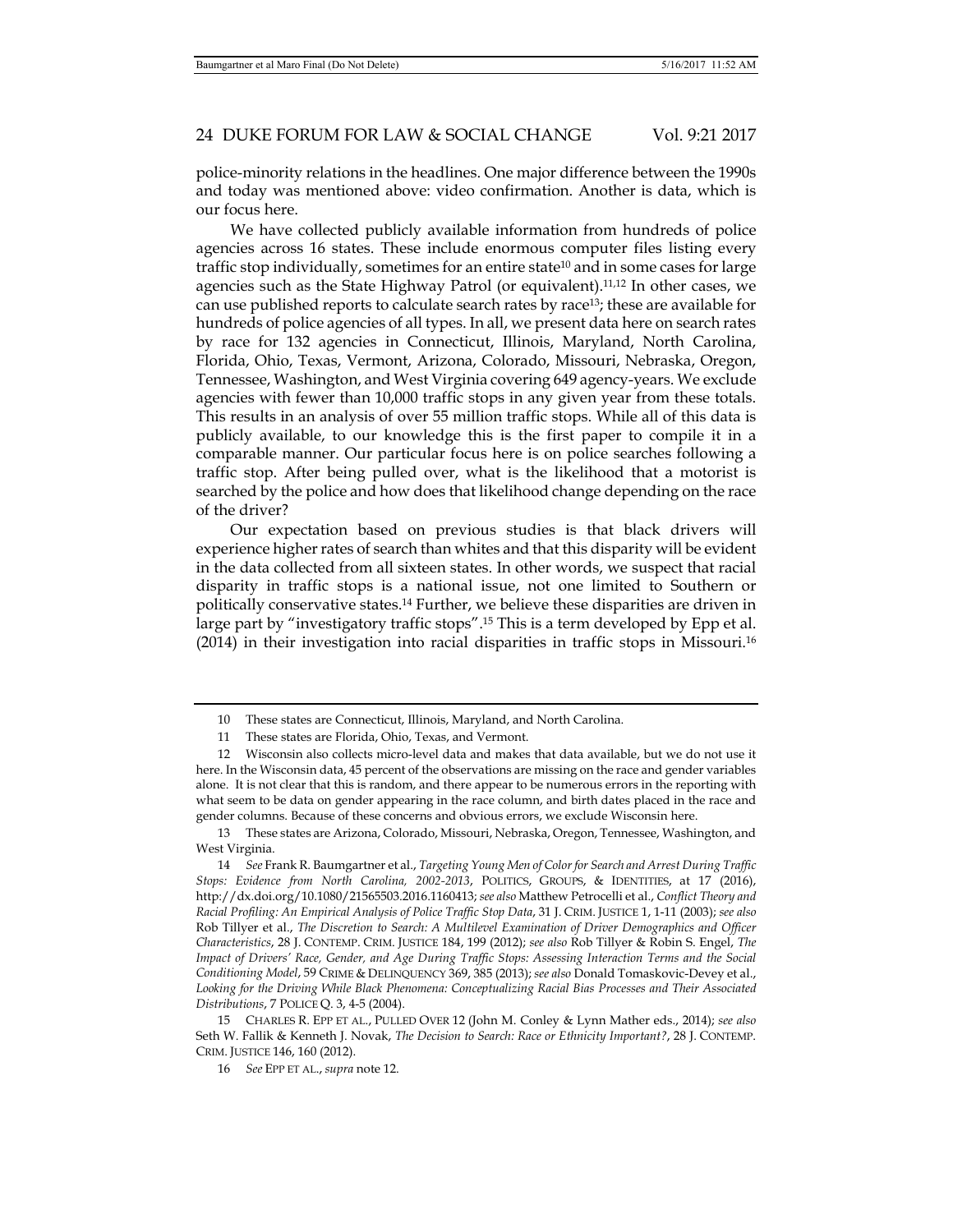They argue that there are two types of traffic stops: safety and investigatory.17

Safety stops are about making the roads a safe place to drive, which, of course, is an essential component of police work.18 When officers stop motorists for excessive speeding, running a red light or stop sign, or drunk driving, they are making a safety stop. However, police officers will often pursue other goals in making traffic stops. Specifically, officers are trained to use traffic stops as a general enforcement strategy aimed at reducing violent crime or drug trafficking.19 When officers are serving these broader goals, they are making an investigatory stop, and these stops have little (if anything) to do with traffic safety and everything to do with who looks suspicious.<sup>20</sup> Racial disparities are more likely to ensue from investigatory stops compared to safety ones. Investigatory stops may also be highly related to poverty, such as stops for equipment failures or expired registration. These may be statistically related to race (as in the example of poverty-related stops), or they may be subject to high levels of officer discretion. While there may be good reasons to enforce these laws, they may have different impacts and serve different purposes than keeping unsafe drivers off the roads, or encouraging those who may be tempted to drive too fast not to do so. We therefore expect safety stops to have less racial difference, and investigatory stops to show higher racial disparities.

Note that we are not going to analyze the stops themselves, but rather the outcome of the stops: whether the driver is searched. Analyzing who is stopped is an interesting question but typically requires some comparison point, such as who is driving. As we do not have estimates of the racial breakdown of the driving populations in each community we study, we eschew any analysis of the distribution of stops in this paper. Rather, we focus only on the outcome of the stop. Given the stop, what is the conditional probability of search? How does this differ by race?

Investigatory traffic stops were introduced as a policing tactic as part of a national effort to crack down on crime during the 1980s and 1990s.<sup>21</sup> Their usage spread rapidly across the country as part of a new wave of "broken glass policing" that emphasized maintaining a strong police presence in certain neighborhoods.22 But investigatory stops were always a blunt instrument for stopping crime because drug dealers and violent criminals do not have any strong systematic driving tendencies that distinguish them from innocent motorist. Thus, the policing strategy quickly devolved into a numbers game, or, as one California highway patrol officer put it, "It's sheer numbers . . . [o]ur guys make a lot of stops. You've

 <sup>17</sup> *Id.* at 13-14.

 <sup>18</sup> *Id. See also* Fallik & Novak, *supra* note 15, at 151.

 <sup>19</sup> *See* Fallik & Novak, *supra* note 15, at 153; *See also* MICHAEL LIPSKY, STREET-LEVEL BUREAUCRACY: DILEMMAS OF THE INDIVIDUAL IN PUBLIC SERVICES 122-3 (Russel Sage Foundation, 30th ann. ed., 2010); *see also* EPP ET AL., *supra* note 15, at 7-8.

 <sup>20</sup> S*ee* EPP ET AL., *supra* note 15, at 12; *see also* Fallik & Novak, *supra* note 15, at 160.

 <sup>21</sup> *See* George L. Kelling & James Q. Wilson, *Broken Windows: The Police and Neighborhood Safety*, THE ATLANTIC, Mar. 1982, https://www.theatlantic.com/magazine/archive/1982/03/brokenwindows/304465/; D.W. Miller, *Poking Holes in the Theory of "Broken Windows,"* THE CHRONICLE OF HIGHER EDUC., Feb. 9, 2001, http://www.chronicle.com/article/Poking-Holes-in-the-Theoryof/13568.

 <sup>22</sup> *See* Kelling & Wilson, *supra* note 21; Miller, *supra* note 21.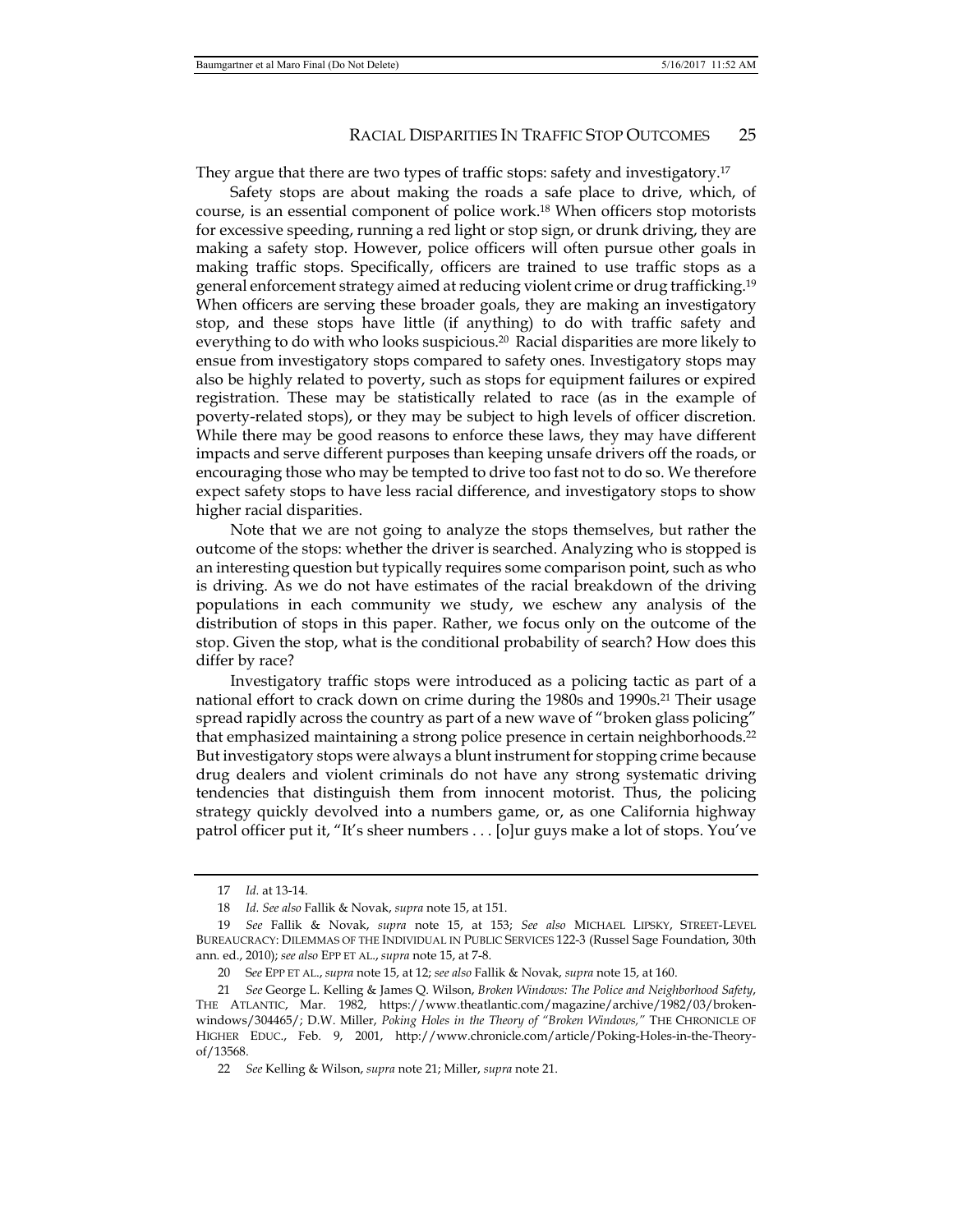got to kiss a lot of frogs before you find a prince."23

With marching orders to make a lot of stops in order to find drug dealers, but without any clear indicators of who the drug dealers are, Epp et al.  $(2014)^{24}$  argue that police officers utilize stereotypical criminal profiles to decide who gets stopped. In America, people of color and young black men in particular are associated (either implicitly or explicitly) with criminality<sup>25</sup> and thus more likely to arouse police suspicions. Crucially, even if for most officers these biases are slight, with only a small marginal likelihood of affecting their behavior, the cumulative effect could still be very great. That is, even if most officers are only slightly more likely to search a black driver, on average black drivers would experience many more searches than whites.

This is exactly what we find in our analysis of traffic stops data. With few exceptions, police agencies across the thirteen states search black drivers at higher rates than they do whites, often dramatically higher. For example, the Evanston, Illinois Police Department is seven times more likely to search a black driver. It is clear then that blacks are policed much more heavily than whites, not just in a handful of unusual police departments or in certain regions of the country, but almost everywhere we look.

We proceed by describing the various datasets used in our analysis. Then, we show the distribution of search rates by race, for white, black, and Hispanic drivers. Next, we introduce the "search-rate ratio," which is simply the rate for blacks (or Hispanics) divided by the rate for whites. Finally, for those states and large agencies where we have micro-level data, we present a more complete multivariate statistical model to predict the likelihood of search, and show that the results from the search-rate ratio analyses are highly robust.

### **I. PUBLICLY AVAILABLE DATA**

As we showed in Figure 1, the late-1990s saw a surge of attention to issues of disparate policing. Tables 1 and 2 show that there was a significant legislative response. Many states mandated the collection of demographic data for all traffic stops, and most issued periodic statistical summaries of the findings.26 Three states in the current study enacted such policies in 1999, two in 2000, two more in 2001, and four states enacted such policies or commissioned such studies between 2003 and 2004.27 These efforts gained national recognition and inclusion with former President Barack Obama's White House Initiative on 21st Century Policing, which launched in 2014. Of course, attention to police violence has surged in the period since the 2012 shooting of 17-year-old Trayvon Martin and the mobilization

 <sup>23</sup> Gary Webb, *Driving While Black: Tracking Unspoken Law-Enforcement Racism*, ESQUIRE (Jan. 29, 2007), http://www.esquire.com/news-politics/a1223/driving-while-black-0499/.

 <sup>24</sup> EPP ET AL., *supra* note 15, at 33-34, 45-47.

 <sup>25</sup> Jennifer Eberhardt et al., *Believing is Seeing: The Effects of Racial Labels & Implicit Beliefs on Face Perception,* 29 PERSONALITY & SOC. PSYCHOLOGY BULLETIN 360, 366 (2003); Jennifer Eberhardt et al., *Seeing Black: Race, Crime, & Visual Processing*, 87 J. OF PERSONALITY & SOC. PSYCHOLOGY 876, 881 (2004); Jennifer Eberhardt et al., *Looking Deathworthy: Perceived Stereotypicality of Black Defendants Predicts Capital-Sentencing Outcomes,* 17 CORNELL L. FACULTY PUBL'NS 383, 385 (2006); Aneeta Rattan et al., *Race & the Fragility of the Legal Distinction between Juveniles & Adults,* 7 PUB. LIBRARY OF SCIENCE, at 4 (2012).

 <sup>26</sup> *See infra* Table 1.

 <sup>27</sup> *See infra* Table 1.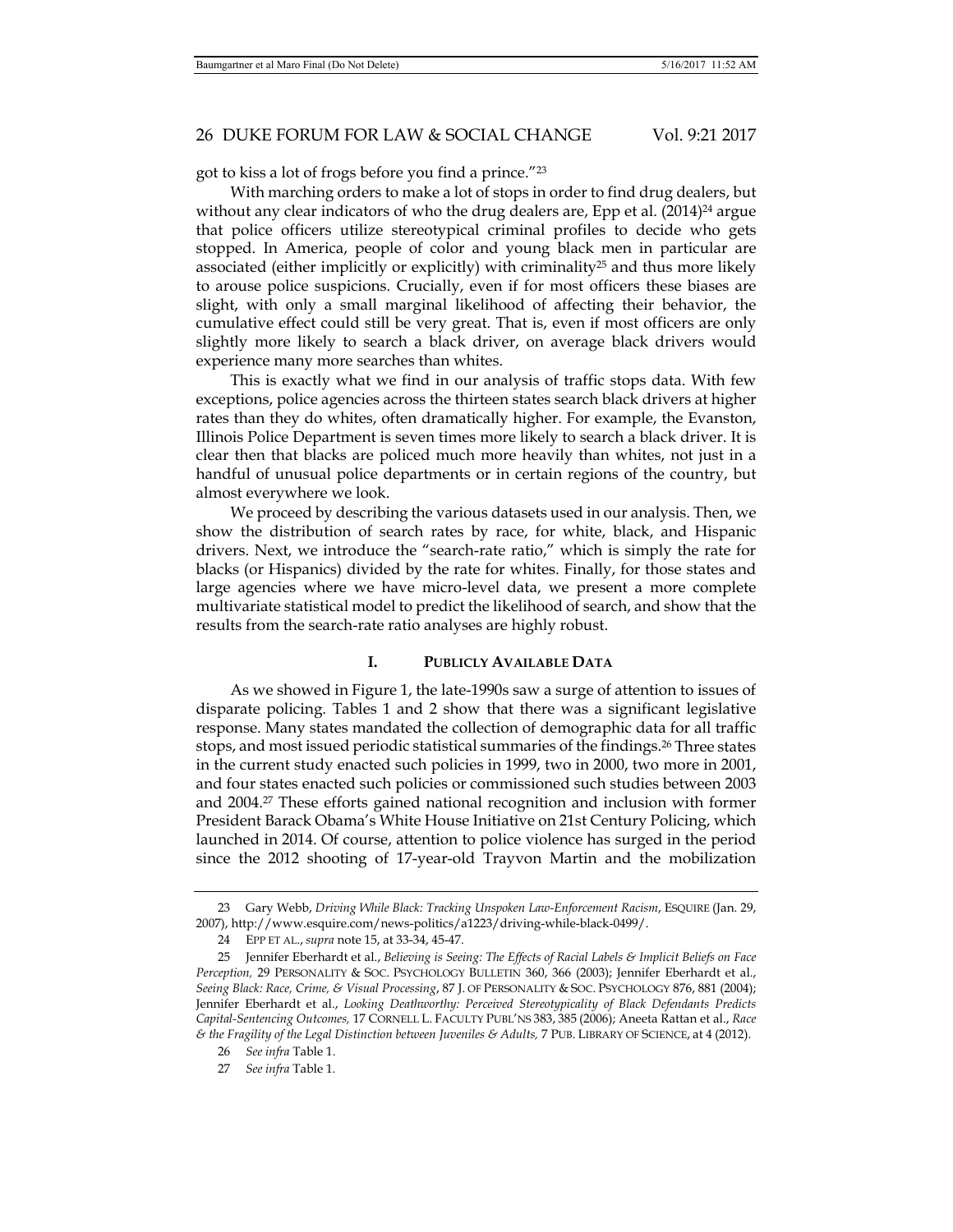around such themes as "Black Lives Matter".28 Pressures today focus on body cameras, availability of video footage, and investigating incidents of violence. But agencies continue to be concerned with disparities associated with routine traffic stops, and more agencies continue to be added to the list of those which collect such statistics. California, for example, passed the Racial and Identity Profiling Act of 2015, mandating data collection as well as an advisory board to analyze the stop data and make suggestions to address any disparities found.29

Several things are clear from Tables 1 and 2. First, the most common enactment of policies to study traffic stops is through legislation by the state. This occurred in Connecticut, Illinois, Maryland, North Carolina, Texas, Missouri, Nebraska, and Tennessee. Almost all other states in this study saw voluntary documentation and reporting by one or more agencies. These states are Florida, Ohio, Vermont, and Oregon. Arizona initially voluntarily collected data to diagnose racially biased policing; however, the state only began to analyze the data due to a class action lawsuit.

Second, as is clear from the Tables 1 and 2, different state laws mandate the collection of different elements of data, and for different time periods. Additionally, many jurisdictions have voluntarily produced reports.<sup>30</sup> Occasionally, we have identified commissioned reports using administrative data not generally made public as well.<sup>31</sup> As there is no central repository for these data, we have scoured official web sites, contacted agencies directly, and sought to compile the fullest set of data on traffic stop statistics.

In this paper, we make use of every report we have been able to find which meets three criteria. First, the agency in question must report a minimum of 10,000 traffic stops in a given year. We do this only to exclude small agencies, which might skew the results of our study, which focuses on search rates. If a search rate is three percent, 10,000 stops would result in only 300 searches, and breaking that down by race can generate even smaller numbers. So we impose first a threshold on the number of traffic stops. Second, the agency must indicate the total number of searches of the driver or vehicle. And finally, these numbers must be broken down by race. With those elements, we can calculate the rate of search for drivers of different racial and ethnic groups. We should note that most agencies provide further breakdowns (such as by gender, type of stop, or type of search, and different possible outcomes of the stop such as ticket, warning, or arrest), and for those states listed in Table 1 we often have very extensive records of the exact

30 *See infra* Table 2.

 <sup>28</sup> *See, e.g.,* BLACK LIVES MATTER, http://www.blacklivesmatter.com (last visited April 3, 2017); MAPPING POLICE VIOLENCE, http://mappingpoliceviolence.org (last visited April 3, 2017); Daniel Funke & Tina Susman, *From Ferguson to Baton Rouge: Deaths of black men and women at the hands of police*, LOS ANGELES TIMES (July 12, 2016), http://www.latimes.com/nation/la-na-police-deaths-20160707 snap-htmlstory.html.

 <sup>29</sup> *Governor Brown Signs Groundbreaking Data Collection Bill to Combat Racial Profiling*, ACLU OF NORTHERN, CALIFORNIA (Oct. 3, 2015), https://www.aclunc.org/news/governor-brown-signsgroundbreaking-data-collection-bill-combat-racial-profiling.

 <sup>31</sup> For example, we received the micro-level individual stops database from the Illinois Department of Justice through email correspondence; this is the database which underlies their published reports providing agency-by-agency summaries. The full database allows a more complete analysis however, as shown below in Table 14.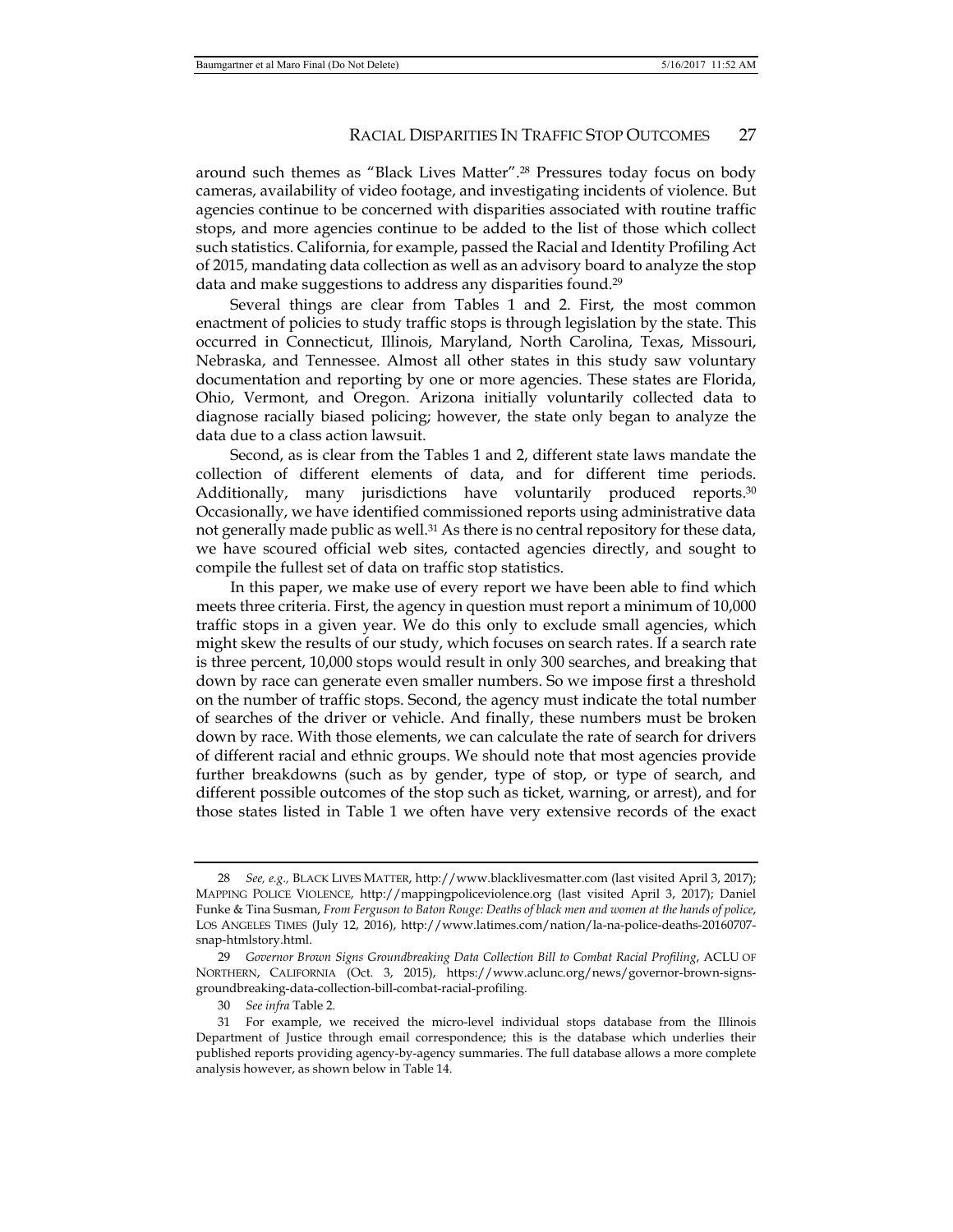|                       | Table 1. States with Micro-Level Traffic Stops Data |                                   |                                                                                                                                                                                                                                                                                                                                                                                                                |                              |  |  |  |
|-----------------------|-----------------------------------------------------|-----------------------------------|----------------------------------------------------------------------------------------------------------------------------------------------------------------------------------------------------------------------------------------------------------------------------------------------------------------------------------------------------------------------------------------------------------------|------------------------------|--|--|--|
| <b>State</b>          | Data<br>Collected                                   | Publicly<br>Available             | Why were/are the data collected?                                                                                                                                                                                                                                                                                                                                                                               | Who<br>reports?              |  |  |  |
| Connecticut           | 2000 to<br>Today                                    | 2013 to<br>2014                   | In 1999, The Alvin W. Penn Racial Profiling<br>Prohibition Act (Public Act 99-198) was<br>enacted, which prohibits profiling based on<br>race, gender, age, or ethnicity. As a part of<br>this law, data on who is stopped began to be<br>collected and stored for analysis. In 2012,<br>several changes were made to this law<br>including a provision that shifted<br>responsibility for its implementation. | All<br>Agencies              |  |  |  |
| Florida               | 1999 to<br>Today                                    | 2010 to<br>2015                   | In 1999, the Florida Highway Patrol conduct<br>its first (public) analysis of traffic stop data.<br>Beginning January 1, 2000, the Florida<br>Highway Patrol voluntarily began to collect<br>data on every discretionary traffic stop.                                                                                                                                                                         | <b>SHP</b>                   |  |  |  |
| Illinois              | 2004 to<br>Today                                    | 2004 to<br>2015                   | In 2003, public law 93-0209 was signed into<br>law. This law established an initial statewide<br>study of traffic stops to identify racial bias.<br>The study was extended with Public Act 98-<br>0686 to run until July 1, 2019.                                                                                                                                                                              | $\overline{All}$<br>Agencies |  |  |  |
| Maryland              | 2002 to<br>Today                                    | 2003 to<br>2009 & 2011<br>to 2016 | In 2001, the Maryland General Assembly<br>passed TR 25-113 requiring data collection<br>on every law eligible traffic stop in Maryland<br>to provide information about the<br>pervasiveness of racial profiling. Data<br>collection began in 2002. The system went<br>fully electronic in 2013.                                                                                                                | All<br>Agencies              |  |  |  |
| North<br>Carolina     | 2000 to<br>Today                                    | 2000 to<br>2015                   | In 1999, Senate Bill 76 was passed, which<br>required traffic stop statistics be collected for<br>State law enforcement officers effective as of<br>January 1, 2000. This was expanded in<br>include all county Sheriffs' Office and almost<br>all police departments. It was further<br>amended and remodified in 2009 and 2014.                                                                              | All<br>Agencies              |  |  |  |
| Ohio                  | 2011 to<br>2015                                     | 2011 to<br>2015                   | Data obtained through a Freedom of<br>Information Request (FOIA)                                                                                                                                                                                                                                                                                                                                               | <b>SHP</b>                   |  |  |  |
| Texas                 | $2000$ to<br>Today                                  | $2009$ to<br>2015                 | Senate Bill 1074, which passed in the 77th<br>Regular Session of the Texas Legislature,<br>requires Texas law enforcement agencies to<br>collect certain traffic stop data and to report<br>the data annually.                                                                                                                                                                                                 | <b>DPS</b>                   |  |  |  |
| Vermont <sup>33</sup> | 2010 to<br>Today                                    | 2011 to<br>2014                   | In 2014, the White House launched the Task<br>Force on 21st Century Policing to identify<br>the best means to provide an effective<br>collaboration within communities that<br>reduces crime and increases trust. As a part<br>of this task force, the DPS released their data<br>on traffic stops in the state for a set of years.                                                                            | <b>VSP</b>                   |  |  |  |

characteristics of every traffic stop.32

<sup>33</sup> *See* Peter Hirschfeld, *Many Vt. Police Agencies Aren't Following Traffic-Stop Data Collection Law,* N.H. PUB. RADIO (Apr. 25, 2016), http://nhpr.org/post/many-vermont-police-agencies-arent-followingtraffic-stop-data-collection-law#stream/0.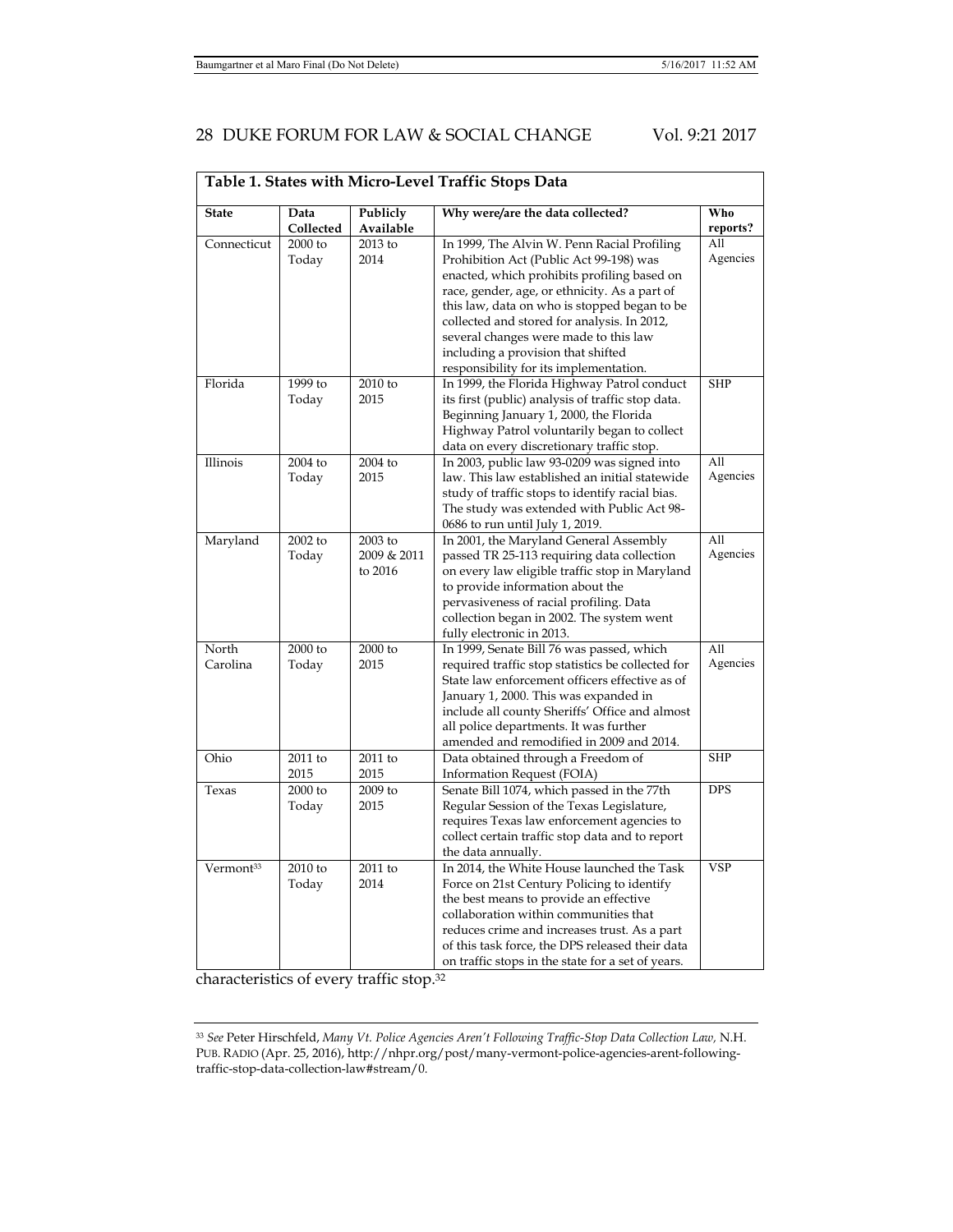| Table 2. States and Agencies with Published Reports but no Micro-data. |                                                               |                                                               |                                                                                                                                                                                                                                                                                                                                                                                                                                                                             |                 |  |  |  |
|------------------------------------------------------------------------|---------------------------------------------------------------|---------------------------------------------------------------|-----------------------------------------------------------------------------------------------------------------------------------------------------------------------------------------------------------------------------------------------------------------------------------------------------------------------------------------------------------------------------------------------------------------------------------------------------------------------------|-----------------|--|--|--|
| <b>State</b>                                                           | Data<br>Collected                                             | Publicly<br>Available                                         | Why were/are the data collected?                                                                                                                                                                                                                                                                                                                                                                                                                                            | Who<br>reports? |  |  |  |
| Arizona                                                                | $2003$ to<br>2008                                             | 2003 to<br>2008                                               | In 2003, the Department of Public Safety<br>began to voluntarily collect and store<br>information about traffic stops. In 2006, the<br>Department of Public Safety began<br>analyzing the collected data and making<br>public the final reports as a result of a class<br>action lawsuit.                                                                                                                                                                                   | <b>DPS</b>      |  |  |  |
| Colorado                                                               | $6/1/2001$ -<br>5/31/2002<br>and<br>$6/1/2002$ -<br>5/31/2003 | $6/1/2001 -$<br>5/31/2002<br>and<br>$6/1/2002$ -<br>5/31/2003 | In November 2001, a Biased Policing Task<br>Force was formed to investigate racial bias<br>in policing. Part of this effort consisted of<br>data collection about traffic stops that<br>began on June 1, 2001. They committed to<br>collecting this data for two years.                                                                                                                                                                                                     | Denver<br>PD    |  |  |  |
| Missouri                                                               | $2000$ to<br>Today                                            | $2000$ to<br>2015                                             | On August 28, 2000, state law Section<br>590.605 was passed. This law requires all<br>officers to report information about drivers<br>that they stop to determine the<br>pervasiveness of racial profiling. Reports<br>are to be made to the state by June 1 of<br>each year.                                                                                                                                                                                               | All<br>Agencies |  |  |  |
| Nebraska                                                               | $2002$ to<br>Today                                            | 2002 to<br>2013                                               | In 2001, LB593 was passed. The law<br>specifically prohibits racial profiling and<br>requires law enforcement agencies to<br>collect data on traffic stops made within<br>their jurisdiction. In 2004, LB1162<br>amended the definition of a motor vehicle<br>stop to exclude the stop of a motor truck,<br>tractor-trailers<br>or semitrailer at the state weighing<br>stations. Additionally, the amendment<br>created the Racial Profiling Advisory<br>Committee (RPAC). | All<br>Agencies |  |  |  |
| Oregon                                                                 | $2004$ to<br>2010                                             | 2004 to<br>2010                                               | Reports posted on City of Portland Police<br>Bureau web site.                                                                                                                                                                                                                                                                                                                                                                                                               | Portland<br>PD  |  |  |  |
| Tennessee                                                              | 2006                                                          | 2006                                                          | In 2005, the legislature requested (Public<br>Chapter 193 of 2005) a report on whether<br>racial profiling plays a role in State<br>Troopers' decisions to stop drivers.                                                                                                                                                                                                                                                                                                    | SHP             |  |  |  |
| Washington                                                             | $11/1/2005$ -<br>9/30/2006                                    | $11/1/2005$ -<br>9/30/2006                                    | This National Highway Traffic Safety<br>Administration (NHTSA) provided a grant<br>to study racial profiling in Washington<br>state.                                                                                                                                                                                                                                                                                                                                        | All<br>Agencies |  |  |  |
| West<br>Virginia                                                       | $4/2007 -$<br>9/2008                                          | $4/2007 -$<br>9/2008                                          | The West Virginia Legislature passed the<br>Racial Profiling Data Collection that<br>required law enforcement officers to<br>collect traffic stop data beginning January<br>1, 2007. The published report provides<br>statistics for an 18-month period.                                                                                                                                                                                                                    | All<br>Agencies |  |  |  |

<sup>33</sup> *See* Peter Hirschfeld, *Many Vt. Police Agencies Aren't Following Traffic-Stop Data Collection Law,* N.H. PUB. RADIO (Apr. 25, 2016), http://nhpr.org/post/many-vermont-police-agencies-arent-followingtraffic-stop-data-collection-law#stream/0.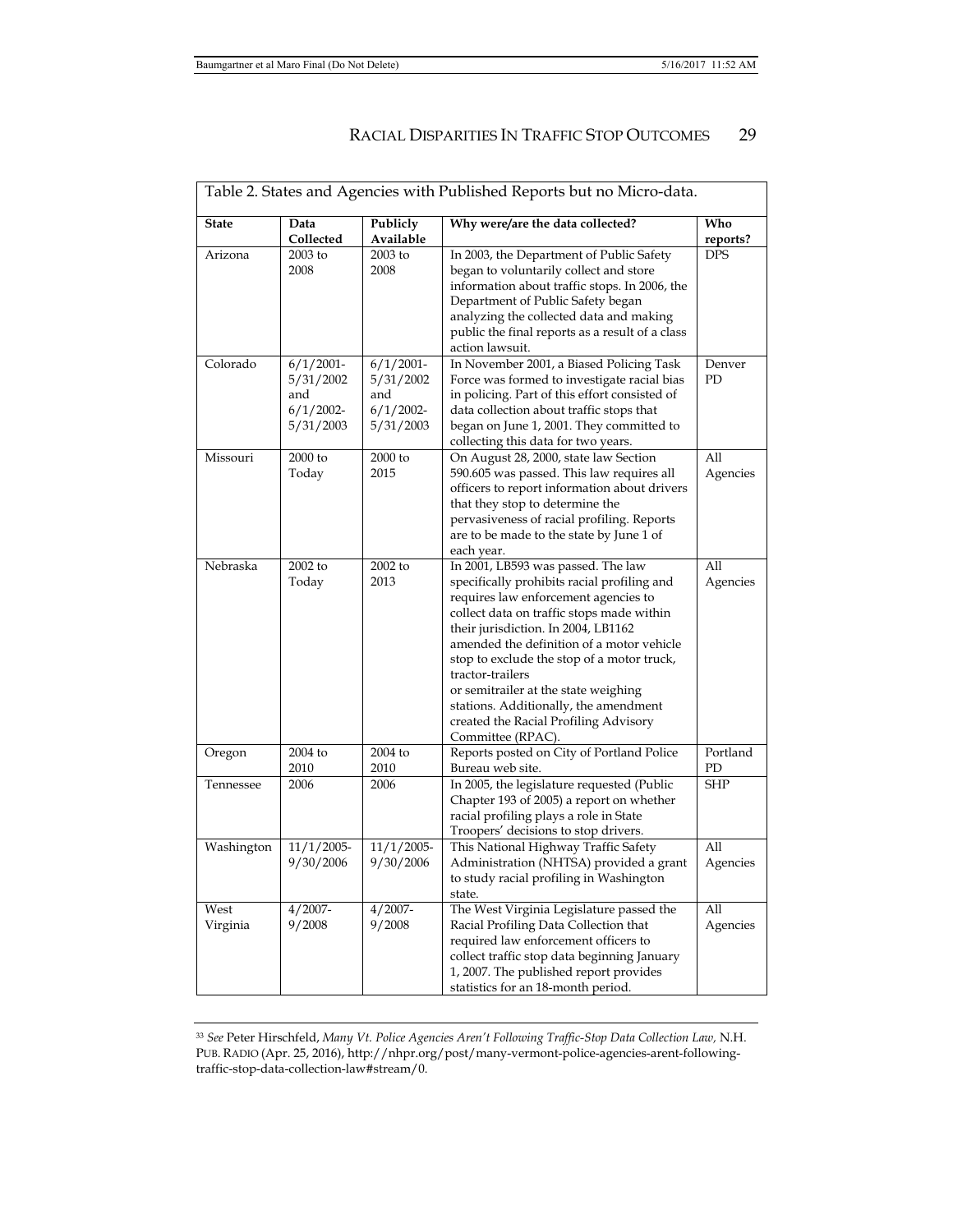### **I. DESCRIPTIVE STATISTICS**

Our datasets reflect a diversity of types of police agencies. These are: (1) state agencies, such as the Department of Public Safety (DPS) or the State Highway Patrol (SHP); (2) municipal and county police departments, such as the Chicago Police Department or the Durham Police Department; (3) county Sherriff's departments, such as the Orange County Sheriff's Department; (4) other types of departments, such as those that patrol universities and hospitals; and (5) aggregated information from multiple departments within a state. As is clear from Tables 1 and 2 above, many states only require the DPS or SHP to report information on traffic stops and drivers. These states are: Florida, Ohio, Texas, Vermont, Arizona, and Tennessee. Most other states with reporting requirements require all law enforcement agencies in the state to report either raw traffic stops information or summary statistics to the state. These states are: Connecticut, Illinois, Maryland, North Carolina, Missouri, and Nebraska. The one exception to this is Oregon, where the Portland Police Department is the only department to make public studies on racial bias in the state. The last column in Tables 1 and 2 indicates what types of agencies report in each state included in this study. Table 3 shows how many reports we have compiled from each type of agency with descriptive statistics on the total numbers of agencies, observations (annual reports for each agency), stops, searches, as well as the average search rate.

| Table 3: Descriptive Statistics                                                                                                                                                                                                    |          |                |              |                 |                       |  |  |  |  |
|------------------------------------------------------------------------------------------------------------------------------------------------------------------------------------------------------------------------------------|----------|----------------|--------------|-----------------|-----------------------|--|--|--|--|
| <b>Type of Agency</b>                                                                                                                                                                                                              | Agencies | <b>Reports</b> | <b>Stops</b> | <b>Searches</b> | <b>Search</b><br>Rate |  |  |  |  |
| State Highway Patrols (or<br>equivalent)                                                                                                                                                                                           | 11       | 54             | 33.160.416   | 703.679         | 2.12                  |  |  |  |  |
| <b>Police Departments</b>                                                                                                                                                                                                          | 97       | 507            | 14,706,378   | 930.424         | 6.33                  |  |  |  |  |
| <b>Sheriff Departments</b>                                                                                                                                                                                                         | 19       | 66             | 945,240      | 36.492          | 3.86                  |  |  |  |  |
| State Totals (Multiple Agencies<br>Combined)                                                                                                                                                                                       | 2        | 13             | 6,531,874    | 224,273         | 3.43                  |  |  |  |  |
| Miscellaneous and Specialized<br>Agencies                                                                                                                                                                                          | 3        | 9              | 364.195      | 4.126           | 1.13                  |  |  |  |  |
| Total                                                                                                                                                                                                                              | 132      | 649            | 55,708,103   | 1,898,994       | 3.37                  |  |  |  |  |
| Note: The vast majority of reports reflect calendar years. Where micro-data are available, we calculate<br>annual statistics for each agency and report here all agencies with at least 10,000 traffic stops in any given<br>year. |          |                |              |                 |                       |  |  |  |  |

The search rate is calculated by dividing the total number of searches by the total number of stops, and multiplying that number by 100 to obtain a percentage. Overall, the average search rate across all types of agencies is about 3.37%. That is to say that when a driver is pulled over, they have about a 3% chance of being searched by the police. The average search rate is highest among police departments (6.33%) and lowest among miscellaneous and specialized agencies (1.13%) and state highway patrols (2.12%).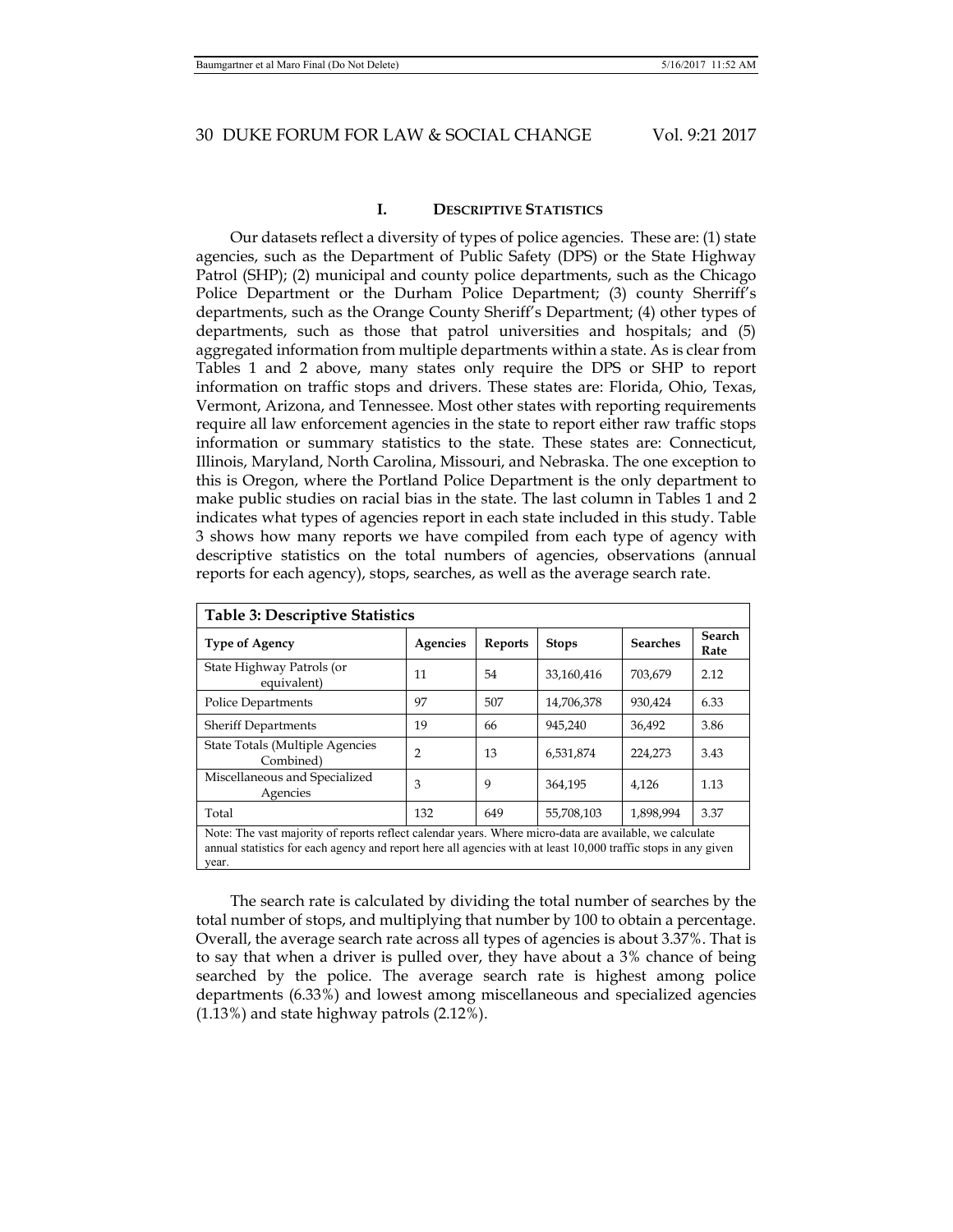### **II. DISPARITIES IN SEARCH RATES BY RACE**

With data collected reflecting over 50 million traffic stops, our task then is simple. What is the search rate for drivers of different races, and how do these search rates compare? To make this comparison we calculate a Search Rate Ratio. This is simply the black (or Hispanic) search rate divided by the white search rate. If whites and blacks were searched at the same rate, then the black-white search rate ratio would equal 1. If the black search rate is double that of the white search rate, then the black-white search rate ratio would equal 2. Values below 1 indicate that whites are searched at higher rates than blacks while values above 1 indicate that blacks are searched at higher rates than whites. We then do the same for Hispanic drivers, comparing them to whites. We can calculate search rate ratios for every agency in the database.34

For those agencies where we have micro-level data, we can do a more complex logistic regression incorporating a wide variety of possible confounding factors to see if the patterns of racial disparity that we observe using the search rate ratios are explained by these other factors. For example, perhaps police officers are more likely to search drivers at night, and perhaps blacks are more likely to drive at night than whites. In that case, we would find that blacks are more likely to be searched (a search rate ratio above 1) but the effect would hinge on driving tendencies and not on race per say. In fact, we find that the disparities also appear in the multivariate statistical treatment, so they are not easily explained with nonracial co-varying factors.

#### **A. Search Rates Among White Drivers**

We begin by looking at rates of search for white drivers. Figure 2 shows how many agencies show search rates of varying levels, ranging from zero to almost 50 percent. Tables 4 and 5 show which agencies report the ten lowest highest values for any given year. The range of outcomes that we see, from very low to extremely high, is typical. When we look at policing, we first want to understand that it is controlled locally in a decentralized system, and that outcomes vary dramatically from place to place. Of course, later in this paper we will show that this variation, while extreme, is not random. In any case, search rates of white drivers can be taken as a baseline from which we can compare rates for minority drivers. We should note that this includes drivers of both genders, since the published reports typically do not allow us to separate out the males and females. Where we have full micro-databases, we observe that search rates are significantly higher with male drivers, no matter the race.

 <sup>34</sup> We impose one more threshold on our data to ensure robust findings. We do not calculate a rate for any group which has fewer than 100 traffic stops in that year. Some agencies, for example, have very few Hispanic traffic stops even though all agencies in the database have at least 10,000 stops overall.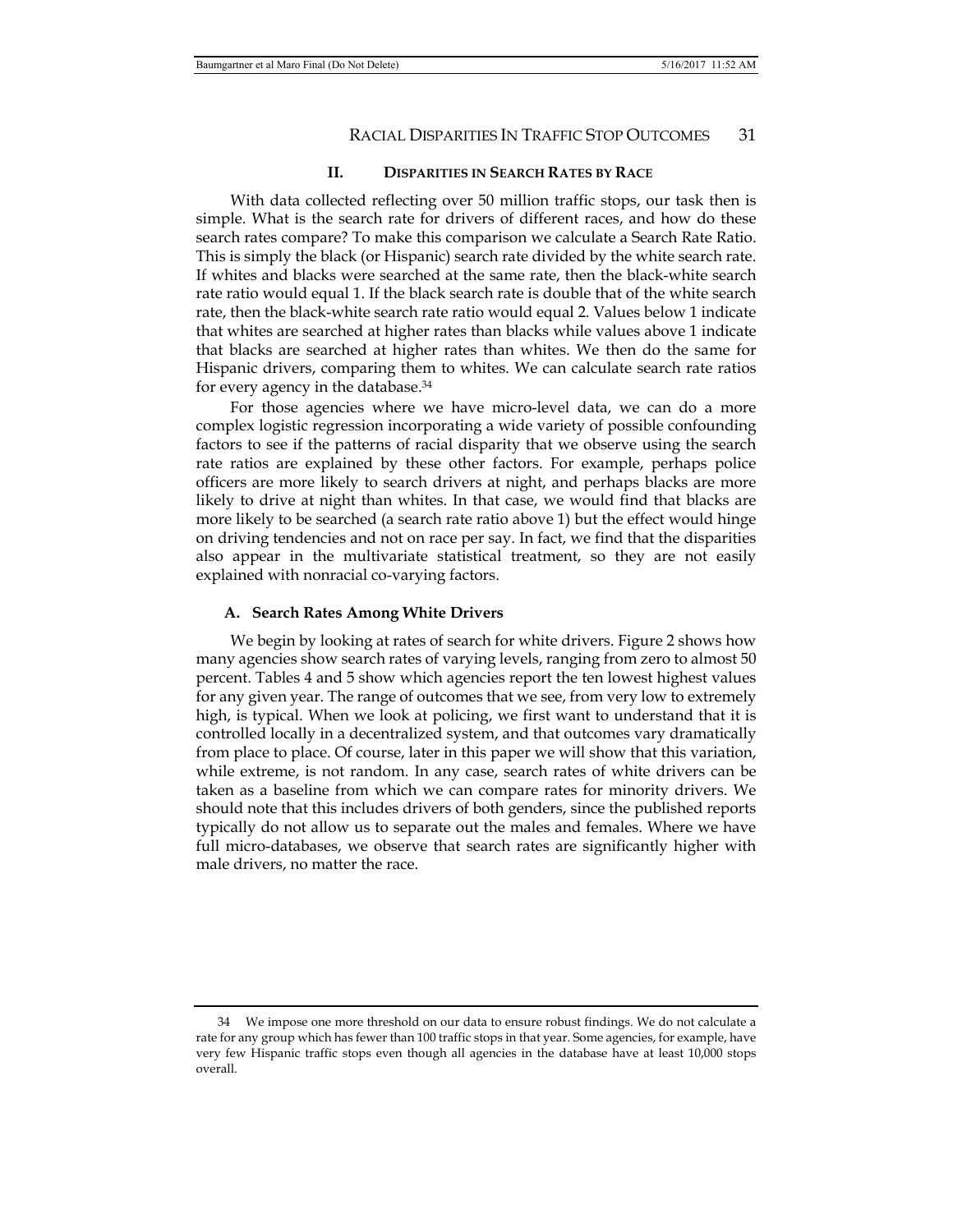

Figure 2: White Search Rates

Note:  $N = 649$ , Min = 0.00, Mean = 3.32, Max = 49.69. Includes only agencies with at least 10,000 total stops, 100 white stops, 100 black stops, and 100 Hispanic stops.

Figure 2, based on 649 annual observations, shows that the average rate for police agencies is about 3.3, but that the range is very significant. Table 4 then lists the ten cases with the lowest search rates, and Table 5 shows the ten with the highest rates. Note the spike in Carol Stream, IL for the year 2006 when the police department reported searching half of all white drivers. In that same year, the agency searched even higher proportions of black and Hispanic drivers, as later tables will show.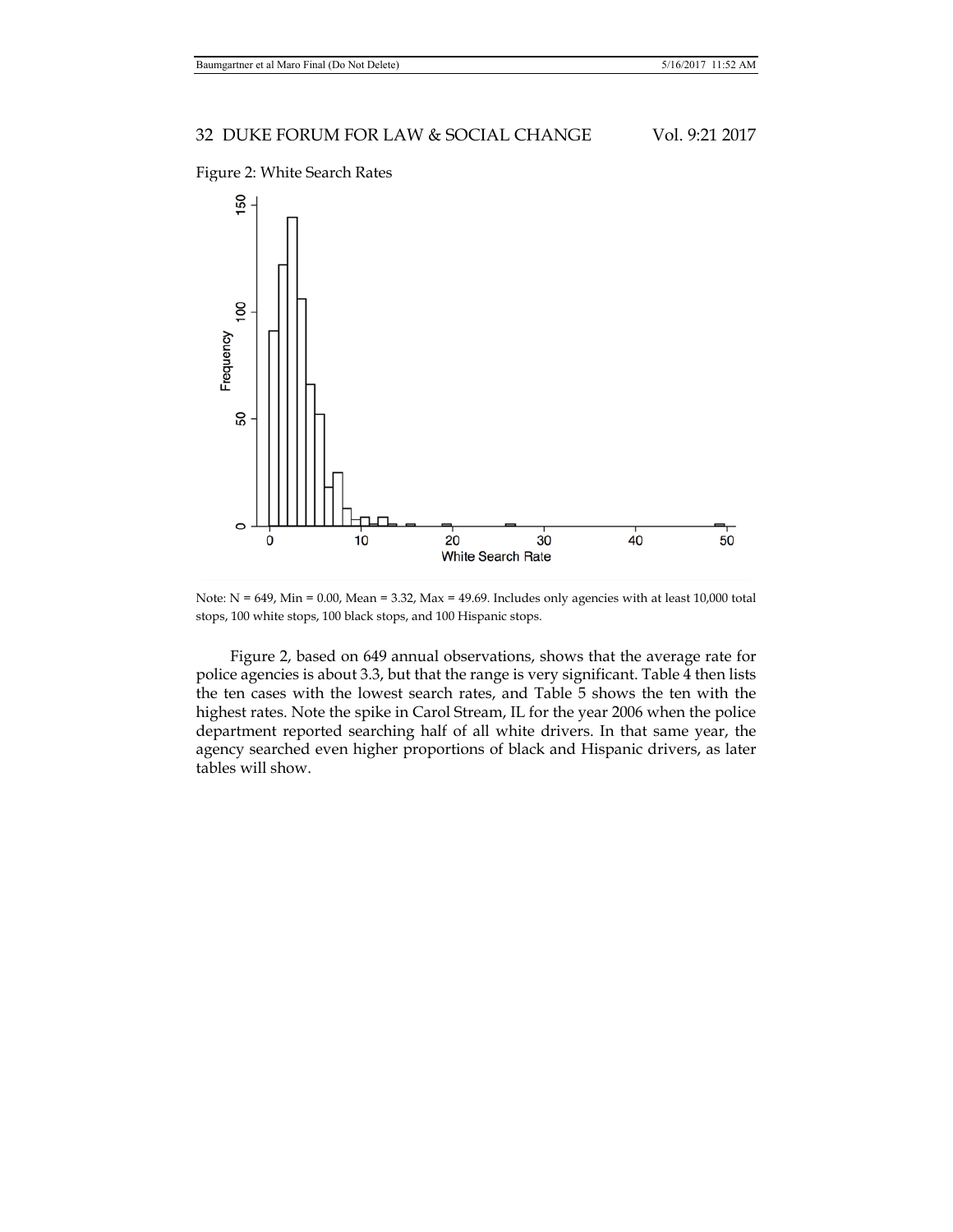| Table 4: White Search Rates, 10 Lowest Values |                                                                                                 |      |                    |                       |                     |  |  |  |  |
|-----------------------------------------------|-------------------------------------------------------------------------------------------------|------|--------------------|-----------------------|---------------------|--|--|--|--|
| <b>State</b>                                  | Agency                                                                                          | Year | <b>Total Stops</b> | <b>Total Searches</b> | <b>Search Rates</b> |  |  |  |  |
| IL                                            | Lombard PD                                                                                      | 2013 | 7,801              | $\Omega$              |                     |  |  |  |  |
| NC.                                           | Greenville PD                                                                                   | 2015 | 4,748              | $\Omega$              | 0                   |  |  |  |  |
| <b>OR</b>                                     | Portland PD                                                                                     | 2015 | 29,351             | $\Omega$              | $\Omega$            |  |  |  |  |
| NC.                                           | Greenville PD                                                                                   | 2013 | 5,561              | $\Omega$              | 0                   |  |  |  |  |
| IL                                            | Palos Heights PD                                                                                | 2014 | 8,905              | $\Omega$              | 0                   |  |  |  |  |
| NC                                            | Greenville PD                                                                                   | 2014 | 4,476              | $\Omega$              | 0                   |  |  |  |  |
| IL                                            | Univ. of Chicago PD                                                                             | 2013 | 2,268              | $\Omega$              | $\Omega$            |  |  |  |  |
| IL                                            | Skokie PD                                                                                       | 2012 | 7,169              | 3                     | 0.04                |  |  |  |  |
| IL                                            | Palos Heights PD                                                                                | 2013 | 9,017              | 5                     | 0.06                |  |  |  |  |
| IL                                            | Lake County Sheriff                                                                             | 2011 | 10,633             | 6                     | 0.06                |  |  |  |  |
|                                               | Note: The total stops, total searches, and search rate all pertain to totals for white drivers. |      |                    |                       |                     |  |  |  |  |

|              | Table 5: White Search Rate, 10 Highest Values                                                   |      |                    |                       |                    |  |  |  |  |  |  |
|--------------|-------------------------------------------------------------------------------------------------|------|--------------------|-----------------------|--------------------|--|--|--|--|--|--|
| <b>State</b> | Agency                                                                                          | Year | <b>Total Stops</b> | <b>Total Searches</b> | <b>Search Rate</b> |  |  |  |  |  |  |
| <b>OR</b>    | Portland PD                                                                                     | 2008 | 30,640             | 3,380                 | 11.03              |  |  |  |  |  |  |
| $\mathbb{L}$ | Fairview Heights PD                                                                             | 2012 | 6,137              | 732                   | 11.93              |  |  |  |  |  |  |
| <b>OR</b>    | Portland PD                                                                                     | 2004 | 56,607             | 7,052                 | 12.46              |  |  |  |  |  |  |
| <b>OR</b>    | Portland PD                                                                                     | 2005 | 54,218             | 6,803                 | 12.55              |  |  |  |  |  |  |
| <b>OR</b>    | Portland PD                                                                                     | 2007 | 41,940             | 5,368                 | 12.80              |  |  |  |  |  |  |
| <b>OR</b>    | Portland PD                                                                                     | 2006 | 45,008             | 6,203                 | 13.78              |  |  |  |  |  |  |
| NC           | <b>Gaston County PD</b>                                                                         | 2002 | 9,304              | 1,420                 | 15.26              |  |  |  |  |  |  |
| <b>MO</b>    | Maryland Heights PD                                                                             | 2015 | 9,856              | 1,896                 | 19.24              |  |  |  |  |  |  |
| IL           | Normal PD                                                                                       | 2006 | 8,572              | 2,288                 | 26.69              |  |  |  |  |  |  |
| IL           | Carol Stream PD                                                                                 | 2006 | 14,463             | 7,186                 | 49.69              |  |  |  |  |  |  |
|              | Note: The total stops, total searches, and search rate all pertain to totals for white drivers. |      |                    |                       |                    |  |  |  |  |  |  |

### **B. Search Rates Among Black Drivers**

Figure 3 reports the distribution for black search rates. They center on a mean of about 7.62%. This rate is more than double the white search rate and the overall average search rate for all drivers (compare to Figure 2 or the statistics in Table 3). The black search rate ranges from a minimum of 0% to a maximum of 53.07%. The wide distribution, indicating dramatic differences from agency to agency, is similar to that of the white search rate, but of course substantially shifted to the right, with more agencies showing higher search rates. Tables 6 and 7 report the low and high outliers. Again, Carol Stream Police Department has the highest search rate of black drivers, searching more than half of the black drivers that they pulled over in 2006. Note, however, that in Table 5 the threshold to be in the "top 10" for white search rates was about 11 percent, for black drivers that threshold is over 25 percent. Figure 3 shows that large numbers of agencies search black drivers at rates where only the most extreme agencies search whites.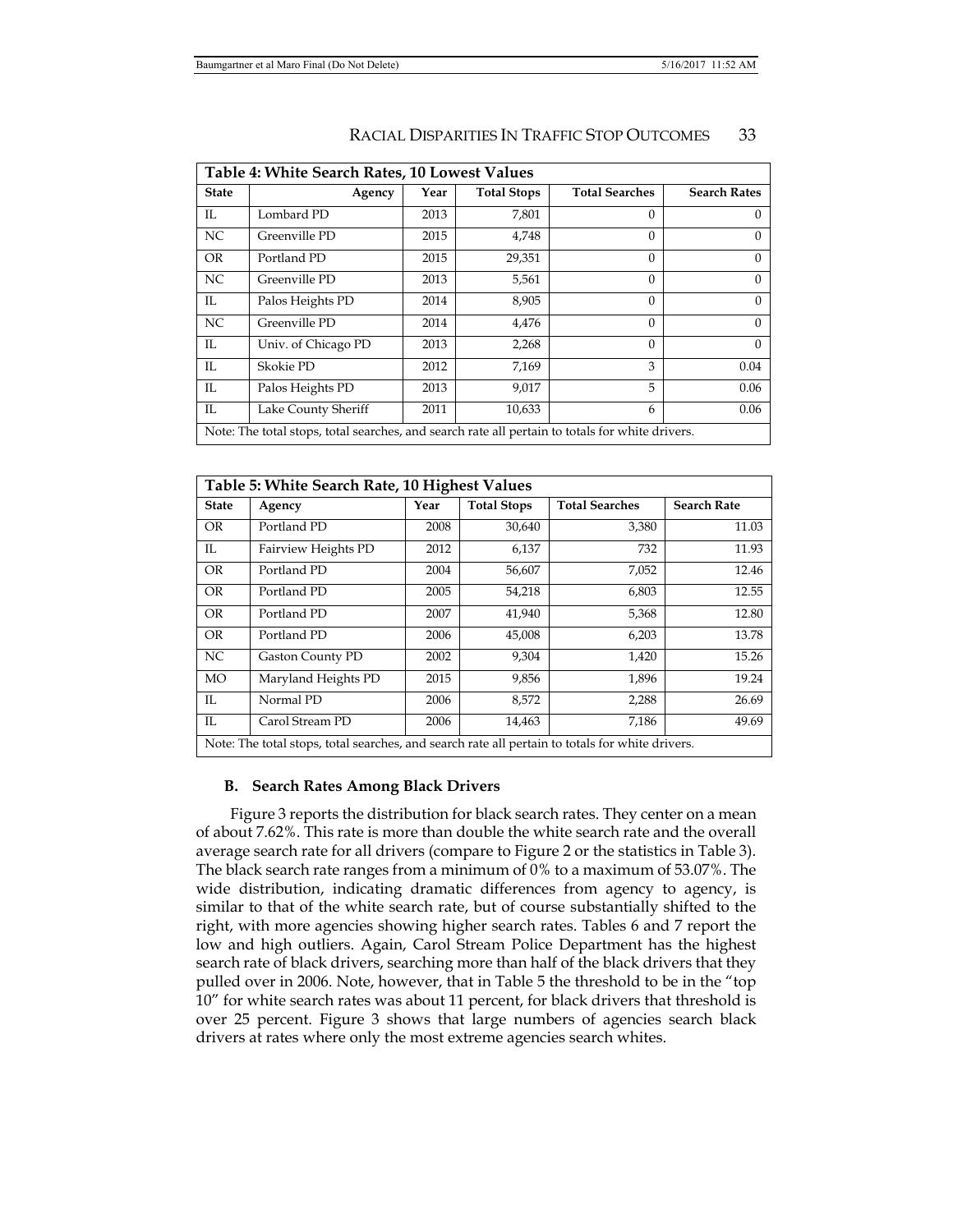# Figure 3: Black Search Rates



Note:  $N = 649$ ,  $Min = 0.00$ ,  $Mean = 7.68$ ,  $Max = 53.07$ . Includes only agencies with at least 10,000 total stops, 100 black stops, 100 white stops, and 100 Hispanic stops.

|              | Table 6: Black Search Rates, 10 Lowest Values                                                   |      |                    |                       |                    |  |  |  |  |  |
|--------------|-------------------------------------------------------------------------------------------------|------|--------------------|-----------------------|--------------------|--|--|--|--|--|
| <b>State</b> | Agency                                                                                          | Year | <b>Total Stops</b> | <b>Total Searches</b> | <b>Search Rate</b> |  |  |  |  |  |
| IL           | Univ. of Chicago PD                                                                             | 2013 | 8,676              | $\Omega$              | 0                  |  |  |  |  |  |
| NC           | Greenville PD                                                                                   | 2015 | 6,033              | $\Omega$              | $\Omega$           |  |  |  |  |  |
| $\mathbb{L}$ | Palos Heights PD                                                                                | 2014 | 1,276              | $\Omega$              | $\Omega$           |  |  |  |  |  |
| IL           | Lombard PD                                                                                      | 2013 | 1,385              | $\Omega$              | $\Omega$           |  |  |  |  |  |
| <b>OR</b>    | Portland PD                                                                                     | 2015 | 5,548              | $\Omega$              | $\Omega$           |  |  |  |  |  |
| NC           | Greenville PD                                                                                   | 2014 | 5,608              | $\Omega$              | $\Omega$           |  |  |  |  |  |
| NC           | Greenville PD                                                                                   | 2013 | 5,755              | $\Omega$              | $\Omega$           |  |  |  |  |  |
| $\mathbb{L}$ | Lake County Sheriff                                                                             | 2011 | 1,574              | 1                     | 0.06               |  |  |  |  |  |
| $\mathbb{L}$ | Palos Heights PD                                                                                | 2013 | 1,182              | 1                     | 0.08               |  |  |  |  |  |
| NC           | <b>SHP</b> - Motor Carrier<br>Enforcement                                                       | 2004 | 6,287              | 11                    | 0.17               |  |  |  |  |  |
|              | Note: The total stops, total searches, and search rate all pertain to totals for black drivers. |      |                    |                       |                    |  |  |  |  |  |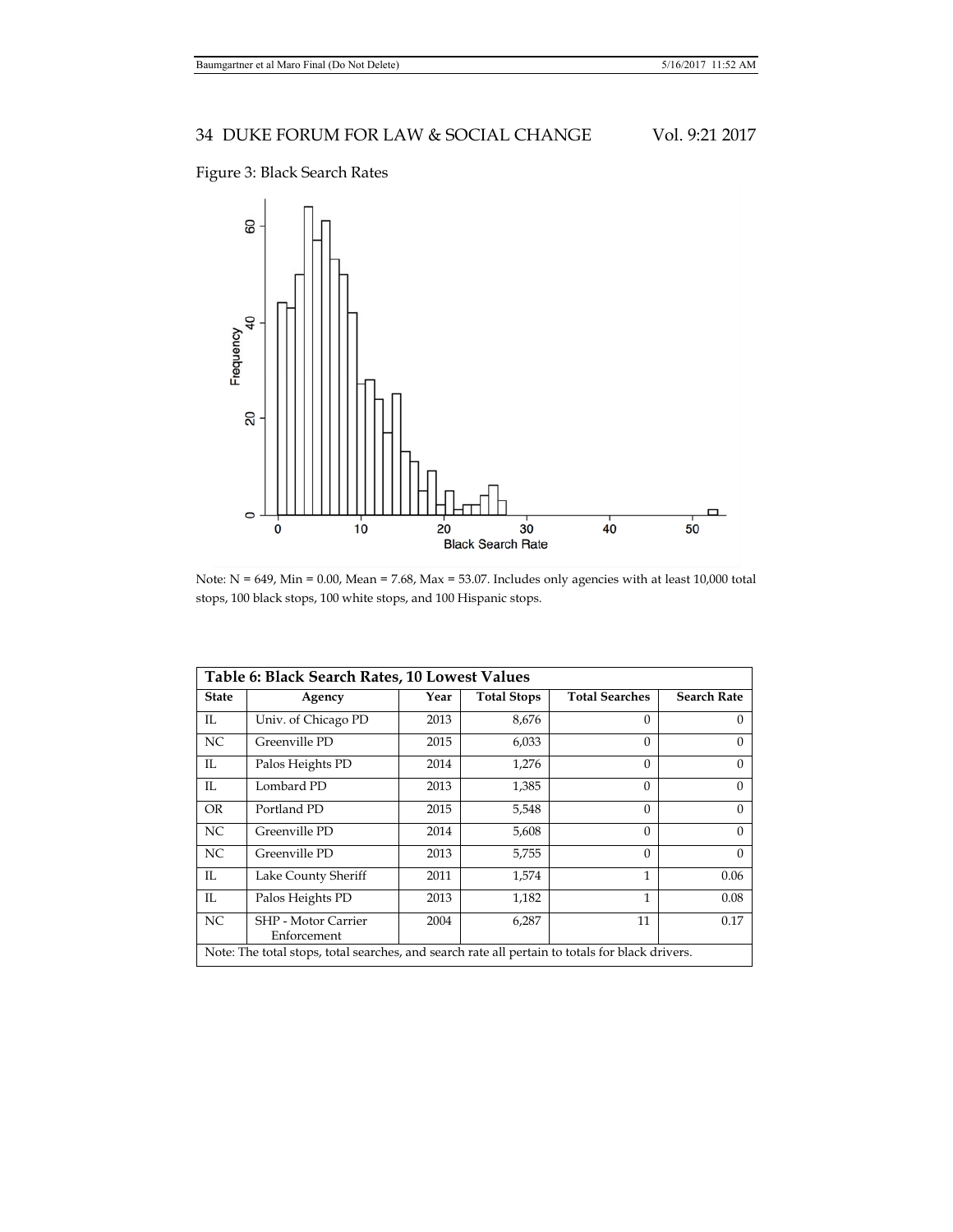| Table 7: Black Search Rates, 10 Highest Values |                 |                                                                                                 |                    |                       |                    |  |  |  |  |
|------------------------------------------------|-----------------|-------------------------------------------------------------------------------------------------|--------------------|-----------------------|--------------------|--|--|--|--|
| <b>State</b>                                   | Agency          | Year                                                                                            | <b>Total Stops</b> | <b>Total Searches</b> | <b>Search Rate</b> |  |  |  |  |
| <b>OR</b>                                      | Portland PD     | 2004                                                                                            | 10,533             | 2,691                 | 25.55              |  |  |  |  |
| <sub>CO</sub>                                  | Denver PD       | 2001/2002                                                                                       | 25,538             | 6,556                 | 25.67              |  |  |  |  |
| IL                                             | Chicago PD      | 2006                                                                                            | 85,975             | 22,118                | 25.73              |  |  |  |  |
| IL                                             | Chicago PD      | 2005                                                                                            | 87,834             | 23,060                | 26.25              |  |  |  |  |
| CO <sub>1</sub>                                | Denver PD       | 2002/2003                                                                                       | 21,283             | 5,631                 | 26.46              |  |  |  |  |
| <b>OR</b>                                      | Portland PD     | 2006                                                                                            | 9,427              | 2,499                 | 26.51              |  |  |  |  |
| IL.                                            | Peoria PD       | 2006                                                                                            | 6,212              | 1,701                 | 27.38              |  |  |  |  |
| <b>OR</b>                                      | Portland PD     | 2005                                                                                            | 10,702             | 2,933                 | 27.41              |  |  |  |  |
| IL                                             | Normal PD       | 2006                                                                                            | 2,136              | 588                   | 27.53              |  |  |  |  |
| IL                                             | Carol Stream PD | 2006                                                                                            | 1,547              | 821                   | 53.07              |  |  |  |  |
|                                                |                 | Note: The total stops, total searches, and search rate all pertain to totals for black drivers. |                    |                       |                    |  |  |  |  |

## **C. Search Rates Among Hispanic Drivers**

Figure 4 reports the distribution of Hispanic search rates across all agencies. The mean of Hispanic search rates is 8.69%, the highest average search rate compared with that of whites and blacks. It is more than double the mean white search rate and the overall average search rate of all drivers. Again the distribution shows very high variance, with rates spanning from about 0% to over 57%. Tables 8 and 9 report the low and high outliers. Again, the Carol Stream Police Department has the highest search rate, at 57.42% in 2006. This is the highest search rate from this police department, though their search rates across all three racial groups were high in that same year. The low outliers belong to agencies with a very low number of stops of Hispanic drivers.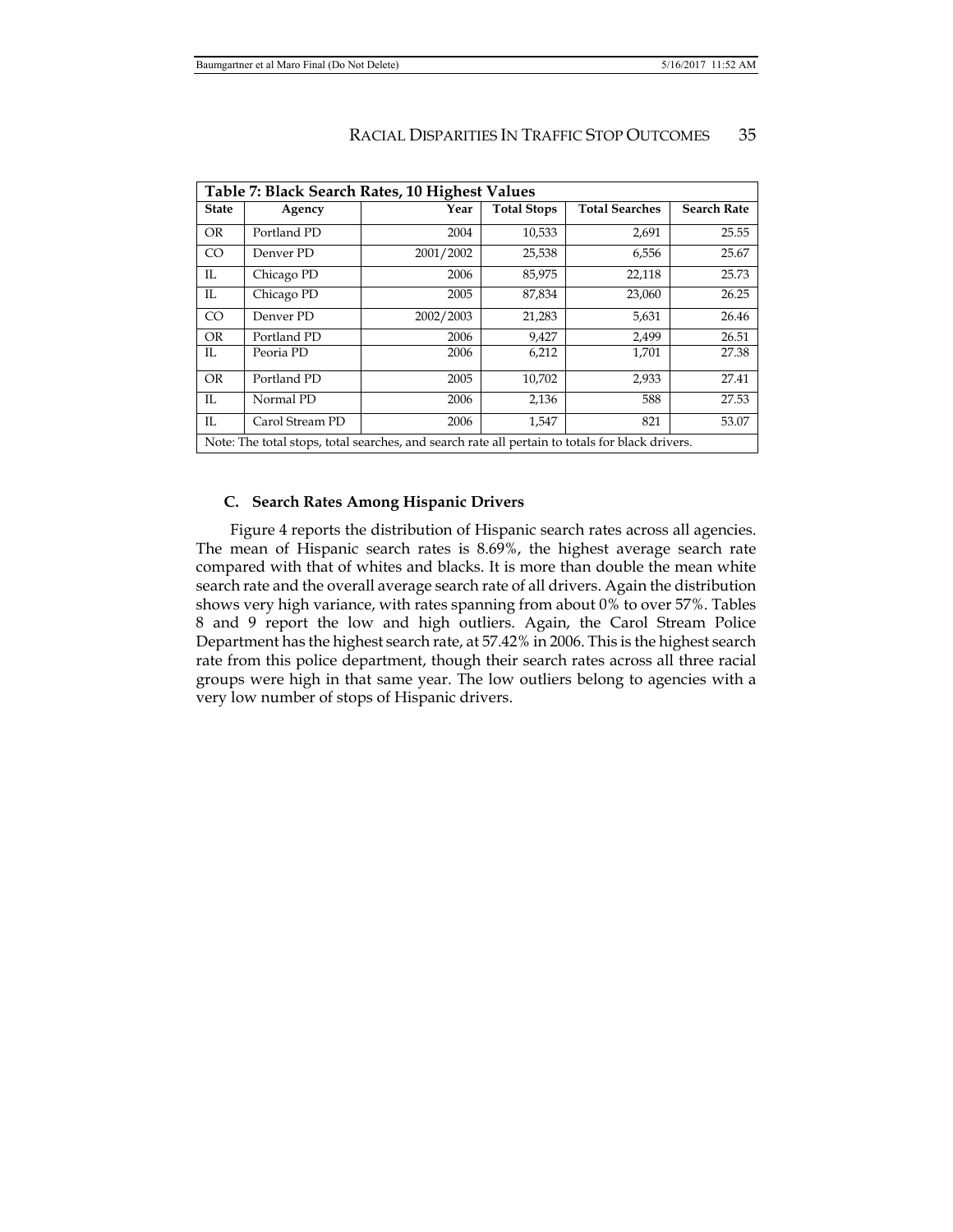



Note:  $N = 649$ , Min = 0.00, Mean = 8.77, Max = 57.42. Includes only agencies with at least 10,000 stops, 100 white stops, 100 black stops, and 100 Hispanic stops.

| Table 8: Hispanic Search Rate, 10 Lowest Values |                                                                                                   |      |                    |                       |                    |  |  |  |  |  |
|-------------------------------------------------|---------------------------------------------------------------------------------------------------|------|--------------------|-----------------------|--------------------|--|--|--|--|--|
| <b>State</b>                                    | Agency                                                                                            | Year | <b>Total Stops</b> | <b>Total Searches</b> | <b>Search Rate</b> |  |  |  |  |  |
| IL                                              | Lombard PD                                                                                        | 2013 | 1,170              | $\Omega$              | $\Omega$           |  |  |  |  |  |
| <b>OR</b>                                       | Portland PD                                                                                       | 2015 | 3,213              | $\Omega$              | $\Omega$           |  |  |  |  |  |
| NC                                              | Greenville PD                                                                                     | 2013 | 336                | $\Omega$              | $\Omega$           |  |  |  |  |  |
| NC                                              | Greenville PD                                                                                     | 2015 | 366                | $\Omega$              | $\Omega$           |  |  |  |  |  |
| IL                                              | Univ. of Chicago PD                                                                               | 2013 | 507                | $\Omega$              | $\Omega$           |  |  |  |  |  |
| NC                                              | Greenville PD                                                                                     | 2014 | 337                | $\Omega$              | $\Omega$           |  |  |  |  |  |
| IL                                              | Skokie PD                                                                                         | 2012 | 1,292              | $\mathbf{1}$          | 0.08               |  |  |  |  |  |
| IL                                              | Palos Heights PD                                                                                  | 2014 | 882                | $\mathbf{1}$          | 0.11               |  |  |  |  |  |
| IL                                              | Lake County Sheriff                                                                               | 2011 | 2,847              | 5                     | 0.18               |  |  |  |  |  |
| IL                                              | Palos Heights PD                                                                                  | 2013 | 757                | $\mathcal{P}$         | 0.26               |  |  |  |  |  |
|                                                 | Note: the total stops, total searches, and search rate all pertain to totals for Hispanic drivers |      |                    |                       |                    |  |  |  |  |  |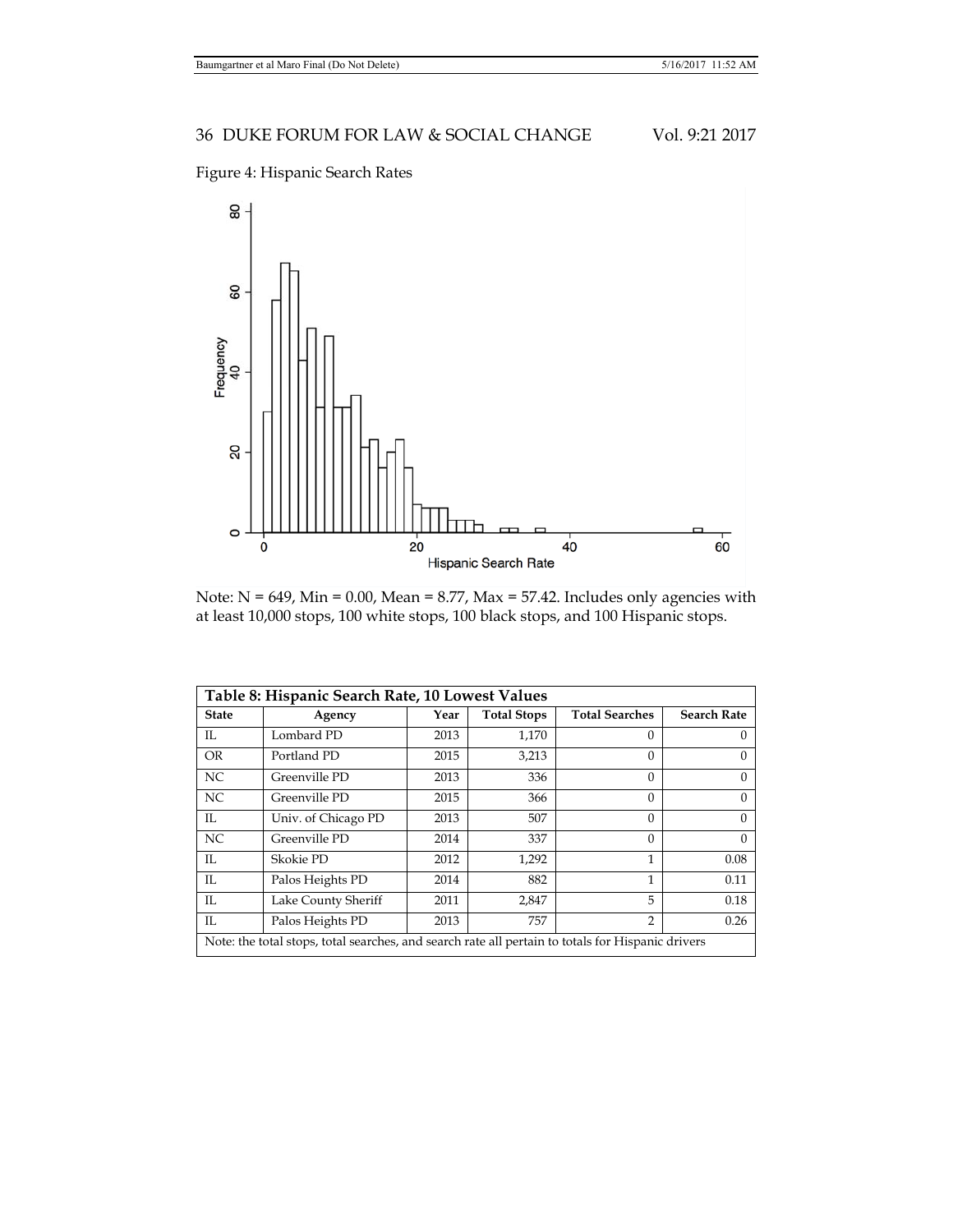| Table 9: Hispanic Search Rates, 10 Highest Values |                                                                                                    |      |                    |                       |                    |  |  |  |  |
|---------------------------------------------------|----------------------------------------------------------------------------------------------------|------|--------------------|-----------------------|--------------------|--|--|--|--|
| <b>State</b>                                      | Agency                                                                                             | Year | <b>Total Stops</b> | <b>Total Searches</b> | <b>Search Rate</b> |  |  |  |  |
| OR.                                               | Portland PD                                                                                        | 2005 | 6,801              | 1,750                 | 25.73              |  |  |  |  |
| IL                                                | Palatine PD                                                                                        | 2006 | 604                | 161                   | 26.66              |  |  |  |  |
| <b>OR</b>                                         | Portland PD                                                                                        | 2006 | 6,253              | 1,681                 | 26.88              |  |  |  |  |
| <b>OR</b>                                         | Portland PD                                                                                        | 2007 | 6,133              | 1,657                 | 27.02              |  |  |  |  |
| IL                                                | Aurora PD                                                                                          | 2006 | 11,134             | 3,117                 | 28.00              |  |  |  |  |
| IL                                                | Aurora PD                                                                                          | 2005 | 10,475             | 2,959                 | 28.25              |  |  |  |  |
| $_{\rm IL}$                                       | Fairview Heights PD                                                                                | 2012 | 195                | 62                    | 31.79              |  |  |  |  |
| IL                                                | Normal PD                                                                                          | 2006 | 321                | 104                   | 32.40              |  |  |  |  |
| IL                                                | Bloomington PD                                                                                     | 2006 | 395                | 142                   | 35.95              |  |  |  |  |
| IL                                                | Carol Stream PD                                                                                    | 2006 | 1,975              | 1,134                 | 57.42              |  |  |  |  |
|                                                   | Note: The total stops, total searches, and search rate all pertain to totals for Hispanic drivers. |      |                    |                       |                    |  |  |  |  |

### **D. Black-White Search Rate Ratios**

Figure 5 plots the distribution of the black-white search rate ratios. A vertical line marks 1, which would indicate an equal search rate. The average search rate ratio is 2.51, indicating that black drivers are 2.51 times more likely to be searched than white drivers. The rate ranges from a minimum of  $0$  to a maximum of 7.96. Just seven agencies have ratios that are below or equal to 1, whereas 635 have ratios that exceed 1. This suggests that a vast majority of agencies search blacks at higher rates than whites. The outliers are reported in Tables 10 and 11.

Tables 10 and 11 show the number of stops for drivers of the two races, the percent of each race of rivers searched, and the ratio of those two search rates. That ratio is presented in Figure 5 for all agencies with available data. Table 10 shows the ten cases furthest to the left in Figure 5, and Table 11 shows the 10 cases furthest to the right: the "high outliers." These are the U.S. police agencies with the highest racial disparities in search rates.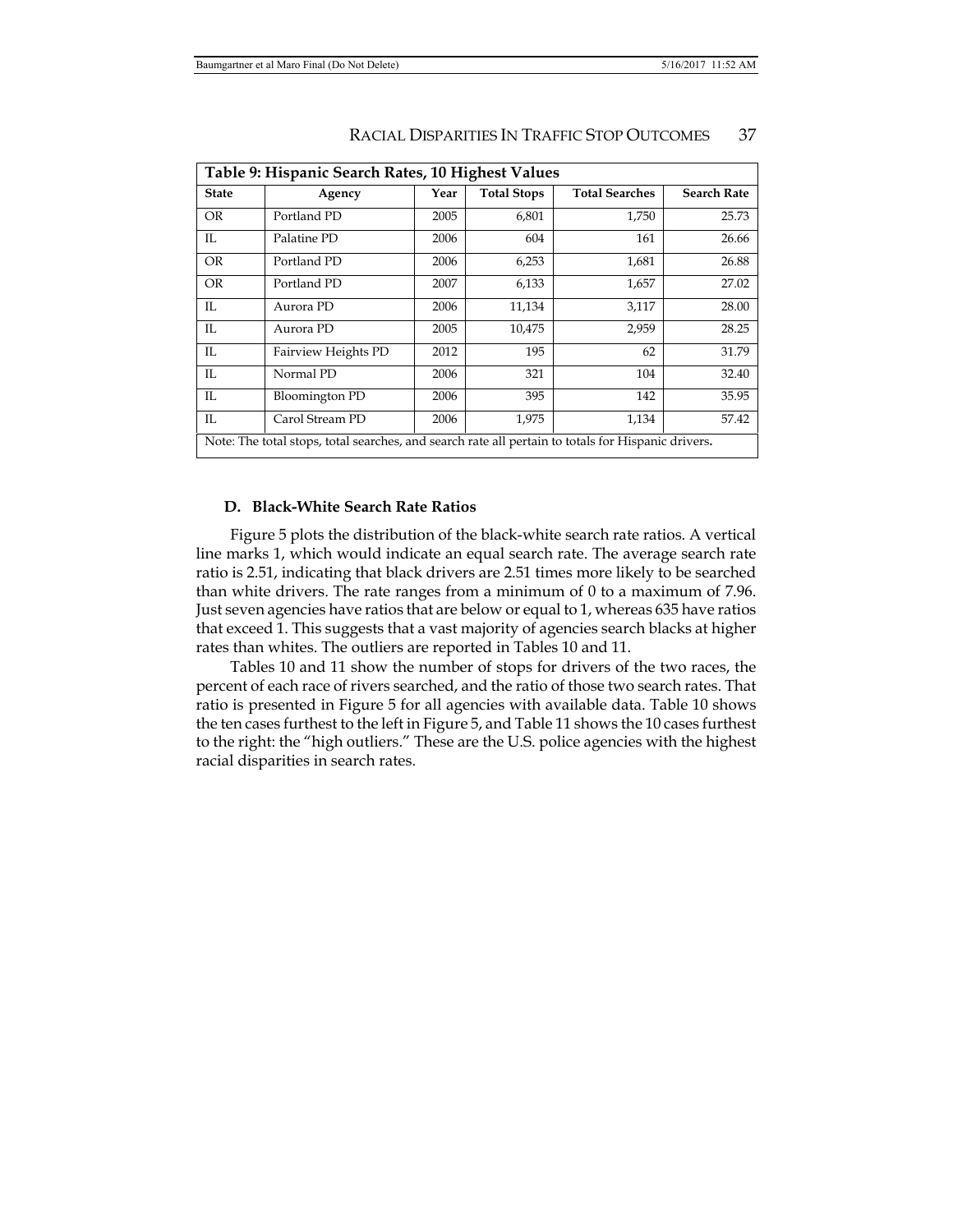Figure 5: Black-White Search Rate Ratios



Note: N = 642, Min = 0.86, Mean = 2.51, Max = 7.96. Below or equal to 1.0: 7; Above 1.0: 635. Includes only agencies with at least 10,000 total stops, 100 white stops, 100 black stops, and 100 Hispanic stops.

|       | Table 10: Black-White Search Rate Ratios, 10 Lowest Values |      |              |              |        |        |                   |  |  |  |
|-------|------------------------------------------------------------|------|--------------|--------------|--------|--------|-------------------|--|--|--|
| State | Agency                                                     | Year | White        | Black        | White  | Black  | <b>B-W Search</b> |  |  |  |
|       |                                                            |      | <b>Stops</b> | <b>Stops</b> | Search | Search | Rate Ratio        |  |  |  |
|       |                                                            |      |              |              | Rate   | Rate   |                   |  |  |  |
| NC    | Guilford County                                            | 2013 | 4,868        | 4,179        | 5.55   | 4.79   | 0.86              |  |  |  |
|       | Sheriff                                                    |      |              |              |        |        |                   |  |  |  |
| IL    | Mundelein PD                                               | 2006 | 8,796        | 377          | 4.16   | 3.71   | 0.89              |  |  |  |
| IL    | Bloomingdale PD                                            | 2014 | 7,402        | 1,266        | 0.88   | 0.79   | 0.90              |  |  |  |
| NC    | <b>Gaston County PD</b>                                    | 2002 | 9,304        | 1,654        | 15.26  | 13.97  | 0.92              |  |  |  |
| IL.   | Melrose Park PD                                            | 2006 | 2,915        | 2,960        | 0.86   | 0.81   | 0.95              |  |  |  |
| MD    | <b>BACOPD</b>                                              | 2014 | 29,158       | 37,653       | 3.01   | 2.90   | 0.96              |  |  |  |
| MD    | Frederick                                                  | 2014 | 9.049        | 1,530        | 5.02   | 4.90   | 0.98              |  |  |  |
| NC    | SHP - Motor Carrier<br>Enforcement                         | 2003 | 24,046       | 6,868        | 0.23   | 0.23   | 1.02              |  |  |  |
| IL    | Normal PD                                                  | 2006 | 8,572        | 2,136        | 26.69  | 27.53  | 1.03              |  |  |  |
| NC    | Concord PD                                                 | 2011 | 9,935        | 4,554        | 2.12   | 2.22   | 1.04              |  |  |  |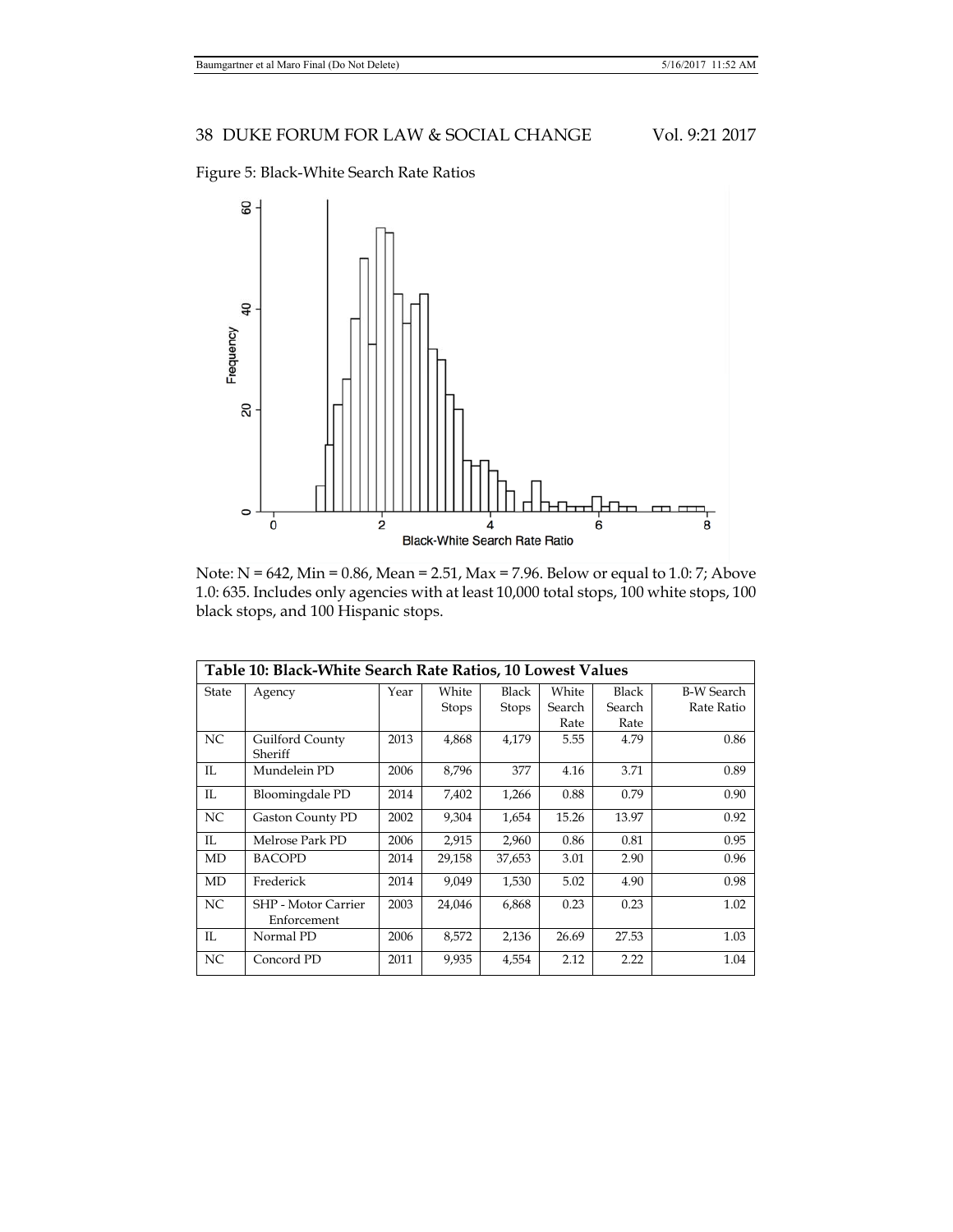|              | Table 11: Black-White Search Rate Ratios, 10 Highest Values |      |              |              |        |              |                   |  |  |  |
|--------------|-------------------------------------------------------------|------|--------------|--------------|--------|--------------|-------------------|--|--|--|
| State        | Agency                                                      | Year | White        | Black        | White  | <b>Black</b> | <b>B-W Search</b> |  |  |  |
|              |                                                             |      | <b>Stops</b> | <b>Stops</b> | Search | Search       | Rate Ratio        |  |  |  |
|              |                                                             |      |              |              | Rate   | Rate         |                   |  |  |  |
| IL           | Evanston PD                                                 | 2011 | 7,306        | 3,469        | 1.18   | 7.15         | 6.07              |  |  |  |
| IL           | Chicago PD                                                  | 2008 | 59,237       | 91,223       | 1.97   | 12.32        | 6.26              |  |  |  |
| IL           | Chicago PD                                                  | 2009 | 60,253       | 84,177       | 1.42   | 8.95         | 6.28              |  |  |  |
| IL           | New Lenox                                                   | 2013 | 11,529       | 1,008        | 0.22   | 1.39         | 6.41              |  |  |  |
|              | PD                                                          |      |              |              |        |              |                   |  |  |  |
| IL           | Evanston PD                                                 | 2012 | 7,454        | 3,887        | 1.19   | 7.90         | 6.61              |  |  |  |
| IL           | Evanston PD                                                 | 2014 | 5,545        | 3,250        | 1.71   | 12.12        | 7.08              |  |  |  |
| $\mathbb{L}$ | Chicago PD                                                  | 2010 | 51,133       | 68,371       | 1.41   | 10.19        | 7.21              |  |  |  |
| IL           | Evanston PD                                                 | 2013 | 6,123        | 2,989        | 1.49   | 11.34        | 7.63              |  |  |  |
| $\mathbb{L}$ | Evanston PD                                                 | 2010 | 7,055        | 3,453        | 1.22   | 9.47         | 7.77              |  |  |  |
| IL           | Evanston PD                                                 | 2009 | 5,730        | 3,113        | 1.62   | 12.91        | 7.96              |  |  |  |

Whereas Carol Stream, IL searched extremely high proportions of drivers in 2006, it did so at high rates for all three racial / ethnic groups (e.g., search rates of 50, 53, and 57 percent for whites, blacks, and Hispanics respectively). Such uniformly high search rates generate search rate ratios of just 1.06 and 1.14, below average. So search rate ratios tell us something quite different from search rates, which are interesting and important in their own right. They tell us the degree to which minority drivers are targeted for search, over and above the degree to which white drivers are subject to search.

Evanston Police Department has the highest black-white search rate ratio. On average, in some years, they search blacks about seven times the rate that they search white drivers. They have the highest disparity for three years: 2009, 2010, and 2013. For the entire 2009-2014 range, Evanston PD places in the top ten outliers, with black-white search rate ratios ranging from about six to seven. The Chicago Police Department from 2008-2010 displays a similar disparity, with black-white search rate ratios that range from a little over six to a little over seven. The top ten outliers are all agencies from Illinois.

### **E. Hispanic-White Search Rate Ratios**

Figure 6 reports the distribution of the Hispanic-white search rate ratio across every agency-year. It displays a similar trend to that of the black-white search rate ratio. The average search rate ratio is about 3.14, as compared to 2.51 in Figure 5 for the black-white comparison. Thus Hispanics, on average, are 3.14 times as likely to be searched as whites. This rate ratio ranges from 0 to 18.14, and the outliers are reported in Tables 12 and 13. This maximum, a search rate ratio of 18.14, is more than double the maximum black-white search rate ratio.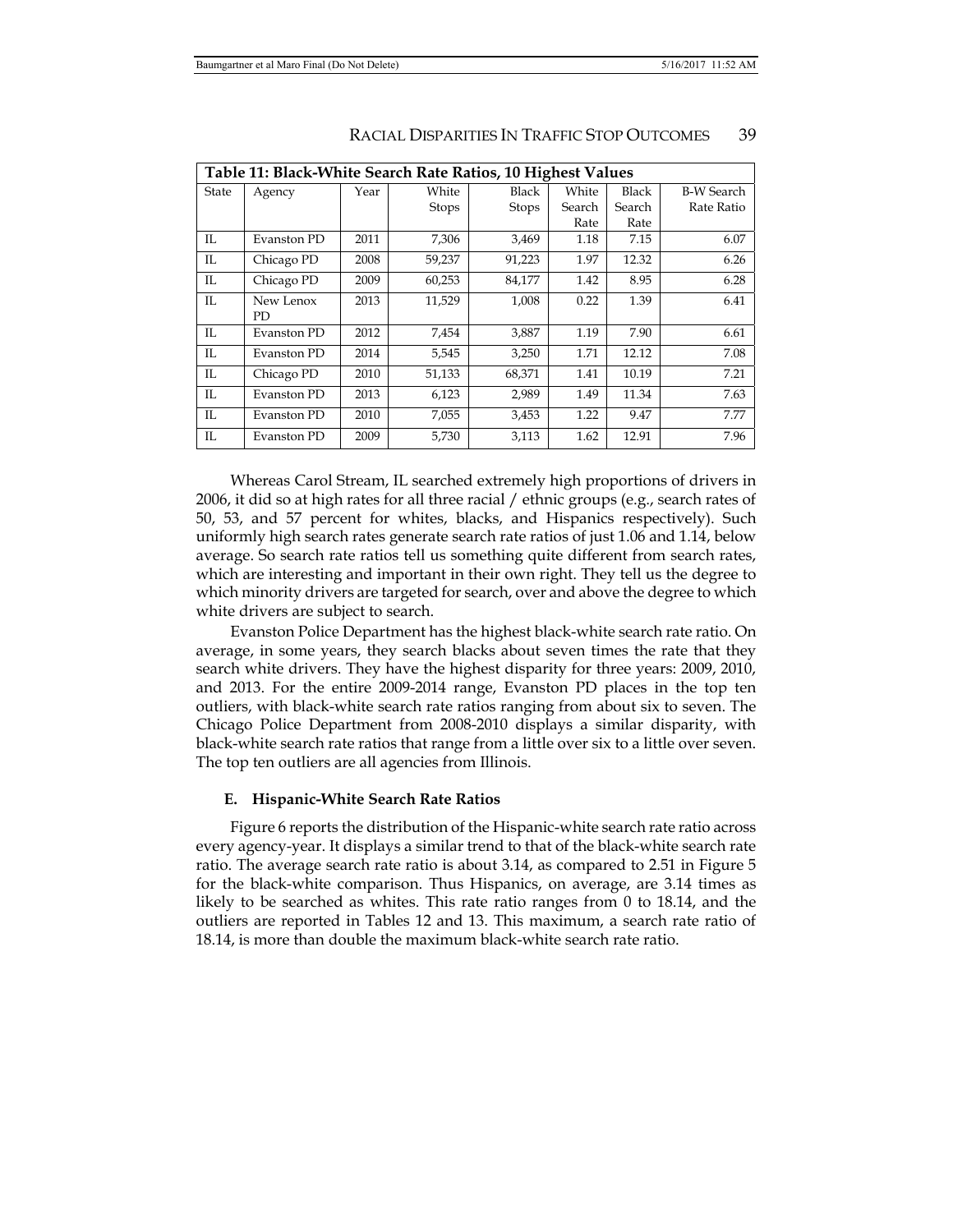Figure 6: Hispanic-White Search Rate Ratios



Note:  $N = 642$ , Min = 0.48, Mean = 3.16, Max = 18.14. Below or equal to 1.0: 35; above 1.0: 607. Includes only agencies with at least 10,000 total stops, 100 white stops, 100 black stops, and 100 Hispanic stops

Agencies that are less likely to search Hispanics are predominately from Maryland and North Carolina. For example, officers from the Mooresville, NC Police Department are more than twice as likely to search white drivers as they are Hispanics; Figure 6 shows that 35 agencies have search rate ratios below 1.0, indicating that Hispanic drivers are less likely to be searched than whites. On the other hand, Table 13 shows that, once again, Illinois police agencies appear to have highly targeted practices of searching minorities. The Cook County Sheriff in Illinois has the four highest disparity scores, for the years 2008-2011, with Hispanics 18 times as likely as whites to be searched, in 2009. The Palatine, IL Police Department follows Cook County with high search rate ratios. From 2008 to 2011, the Palatine Police Department had a search rate ratio that ranges from about 12 to 13 percent. Evanston, IL and the Dupage County, IL Sheriff round out the top 10 high disparity agencies.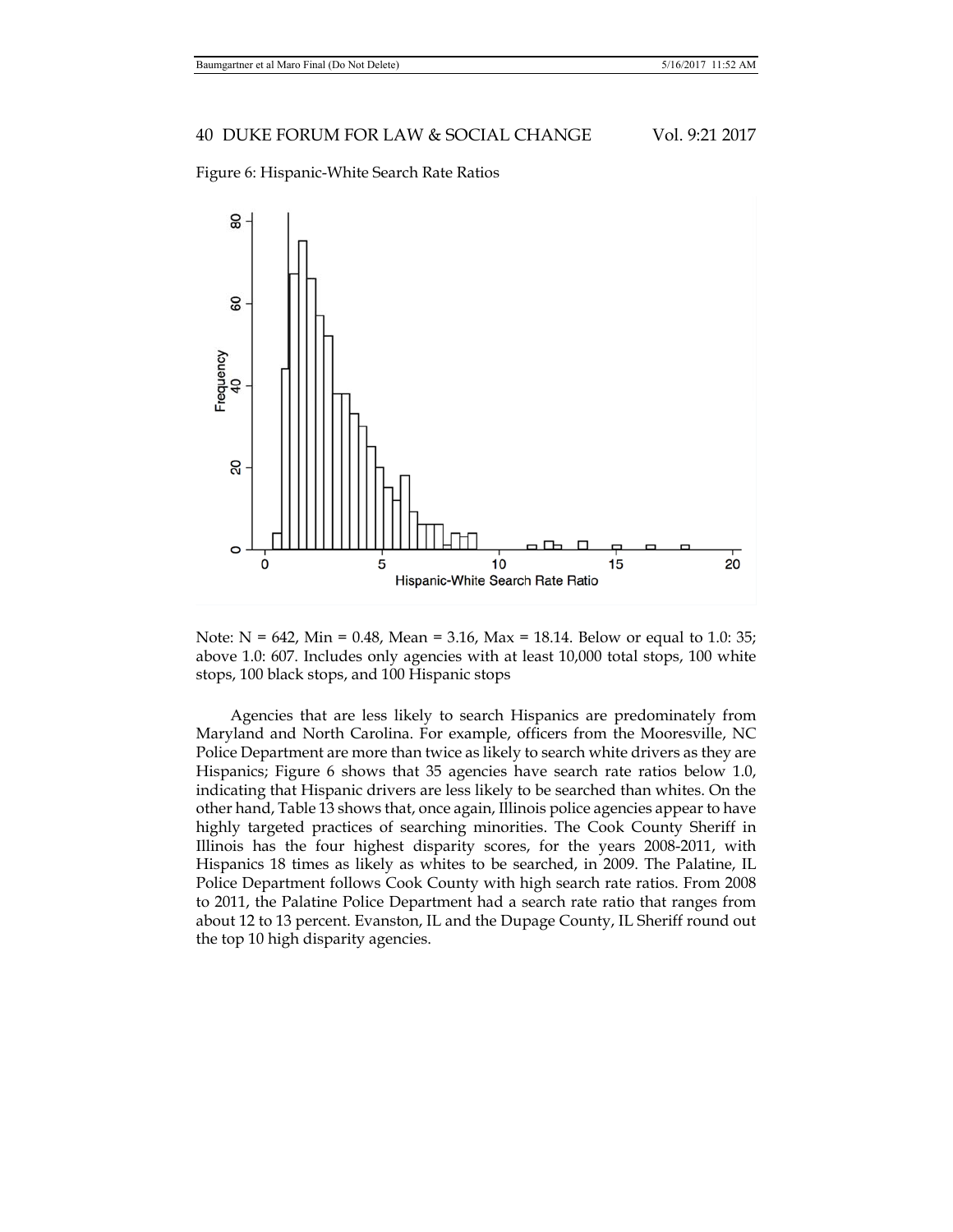|                                 | Table 12: Hispanic-White Search Rate Ratios, 10 Lowest Values |      |            |              |        |          |        |  |
|---------------------------------|---------------------------------------------------------------|------|------------|--------------|--------|----------|--------|--|
| State                           | Agency                                                        | Year | White      | Hispanic     | White  | Hispanic | $H-W$  |  |
|                                 |                                                               |      | Stops      | <b>Stops</b> | Search | Search   | Search |  |
|                                 |                                                               |      |            |              | Rate   | Rate     | Rate   |  |
|                                 |                                                               |      |            |              |        |          | Ratio  |  |
| NC                              | Mooresville PD                                                | 2013 | 8,098      | 823          | 2.54   | 1.22     | 0.48   |  |
| MD                              | Frederick                                                     | 2014 | 9,049      | 467          | 5.02   | 3.21     | 0.64   |  |
| NC                              | Guilford County<br>Sheriff                                    | 2013 | 4,868      | 824          | 5.55   | 3.64     | 0.66   |  |
| NC                              | Guilford County<br>Sheriff                                    | 2014 | 4,957      | 820          | 5.57   | 3.90     | 0.70   |  |
| MD                              | Harford                                                       | 2016 | 7,699      | 329          | 4.05   | 3.04     | 0.75   |  |
| MD                              | Frederick                                                     | 2015 | 10,80      | 639          | 3.67   | 2.82     | 0.77   |  |
| MD                              | <b>State Police</b>                                           | 2016 | 93,65      | 10,322       | 1.86   | 1.45     | 0.78   |  |
| NC                              | Wilmington PD                                                 | 2015 | 10,25<br>2 | 540          | 3.27   | 2.59     | 0.79   |  |
| NC                              | Winston-Salem PD                                              | 2011 | 17,48<br>8 | 4,838        | 1.77   | 1.41     | 0.80   |  |
| $\mathop{\mathrm{IL}}\nolimits$ | Bolingbrook PD                                                | 2014 | 7,259      | 3,408        | 1.23   | 1.00     | 0.81   |  |

|       | Table 13: Hispanic-White Search Rate Ratios, High Outliers |      |              |         |        |          |        |  |
|-------|------------------------------------------------------------|------|--------------|---------|--------|----------|--------|--|
| State | Agency                                                     | Year | White        | Hispani | White  | Hispani  | $H-W$  |  |
|       |                                                            |      | <b>Stops</b> | c Stops | Search | c Search | Search |  |
|       |                                                            |      |              |         | Rate   | Rate     | Rate   |  |
|       |                                                            |      |              |         |        |          | Ratio  |  |
| IL    | Dupage Co. Sheriff                                         | 2012 | 8,473        | 1,346   | 0.33   | 2.97     | 8.99   |  |
| IL    | <b>Evanston PD</b>                                         | 2009 | 5,730        | 990     | 1.62   | 18.28    | 11.26  |  |
| IL    | Palatine PD                                                | 2009 | 8,737        | 647     | 0.88   | 10.82    | 12.28  |  |
| IL    | Palatine PD                                                | 2010 | 10,584       | 827     | 1.04   | 12.82    | 12.33  |  |
| IL    | Palatine PD                                                | 2011 | 9,734        | 891     | 1.06   | 13.24    | 12.52  |  |
| IL    | Palatine PD                                                | 2008 | 9,487        | 689     | 1.12   | 15.09    | 13.51  |  |
| IL    | Cook County Sheriff                                        | 2011 | 11,020       | 3,823   | 0.27   | 3.71     | 13.64  |  |
| IL    | Cook County Sheriff                                        | 2010 | 15,704       | 4,222   | 0.19   | 2.89     | 15.13  |  |
| IL    | Cook County Sheriff                                        | 2008 | 10,764       | 2,894   | 0.29   | 4.73     | 16.44  |  |
| IL    | Cook County Sheriff                                        | 2009 | 13,530       | 3,537   | 0.23   | 4.16     | 18.14  |  |

Analyzing the search rates and search rate ratios, it appears that the vast majority of agencies in our dataset search blacks and Hispanics at higher rates than whites. Hispanics exhibit even higher disparities, as they are on average about three times as likely to be searched as whites. Blacks were about two and a half times as likely as whites to be searched on average. It also appears that the search rate ratio for Hispanics spans a greater range, and even reaches about 18 for some agency-years.

The Chicago Police Department and the Evanston Police Department both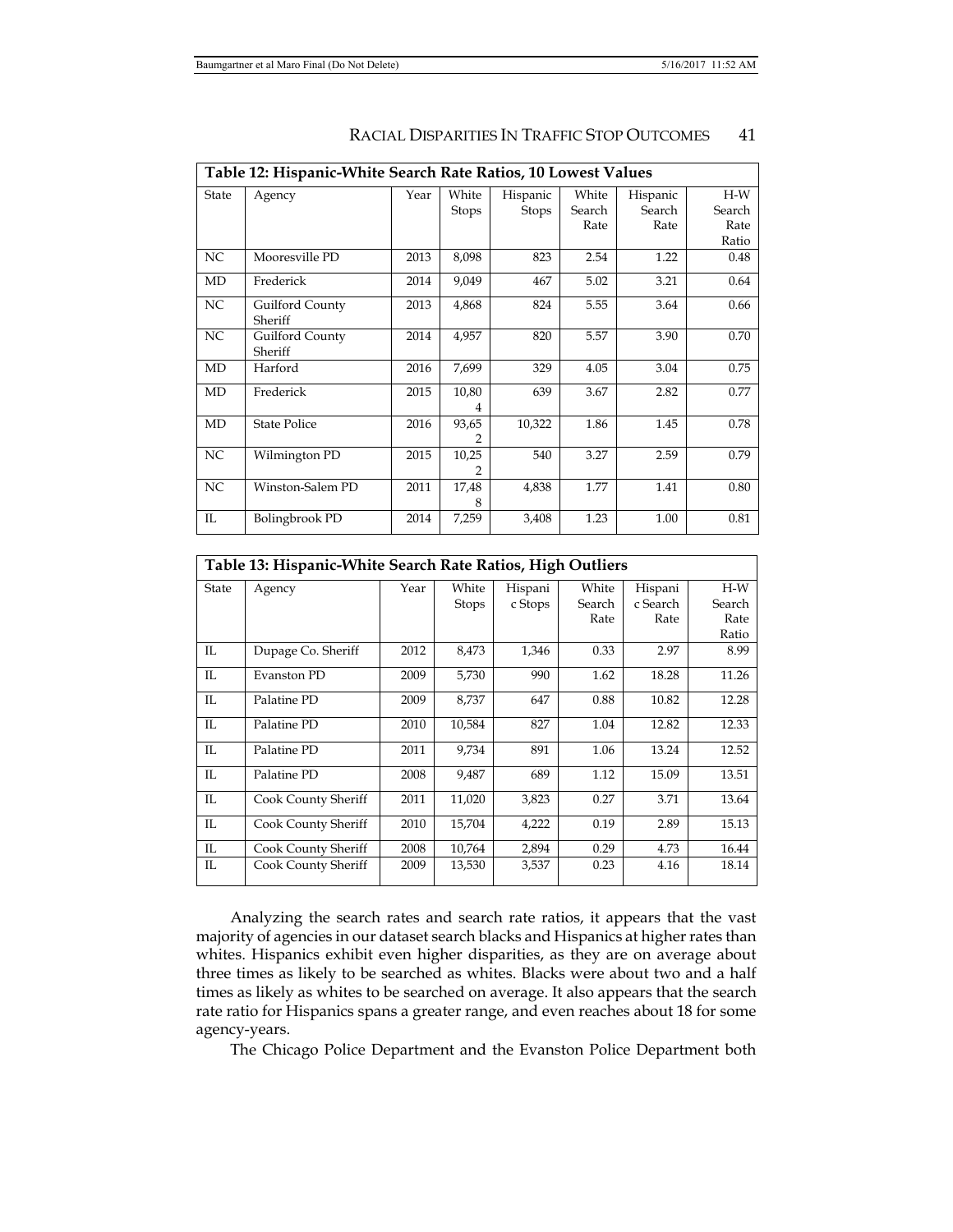stood out as outliers, with high black-white search rate ratios, indicating greater disparities between white and black search rates. In order to obtain a better picture of the traffic stop disparities for those two agencies, Figure 7 plots their search rates for whites, blacks, and Hispanics over time. These are plotted in comparison with the Winston-Salem NC Police Department, which exhibits fairly low search rates, and the Greensboro NC Police Departments, which exhibits fairly average search rates.





The Chicago and Evanston Police Department both show high search rates for blacks and Hispanics, especially during the time period of 2005 through about 2010. After 2010, the rates settle at about the average for all departments, around eight percent. Of course, this average is still significantly higher than the average search rates for white drivers, which is about three percent. However, both Chicago and Evanston show an uptick in black and Hispanic search rates around 2013. Over time, both departments have fairly average to low search rates for whites, which are typically around three percent overall.

So, as expected, racial disparities in traffic stops are widespread. They exist in Southern, conservative states, but also in Northern states. In fact, Illinois stands out as having by far the largest disparities. We would further note that these disparities tend to be extremely large. Some level of disparity is to be expected and perhaps inevitable (it would be remarkable if every agency had a search rate ratio of exactly 1). But what we document goes well beyond marginal fluctuations around racially equitable searching. Rather, we find a profound divergence in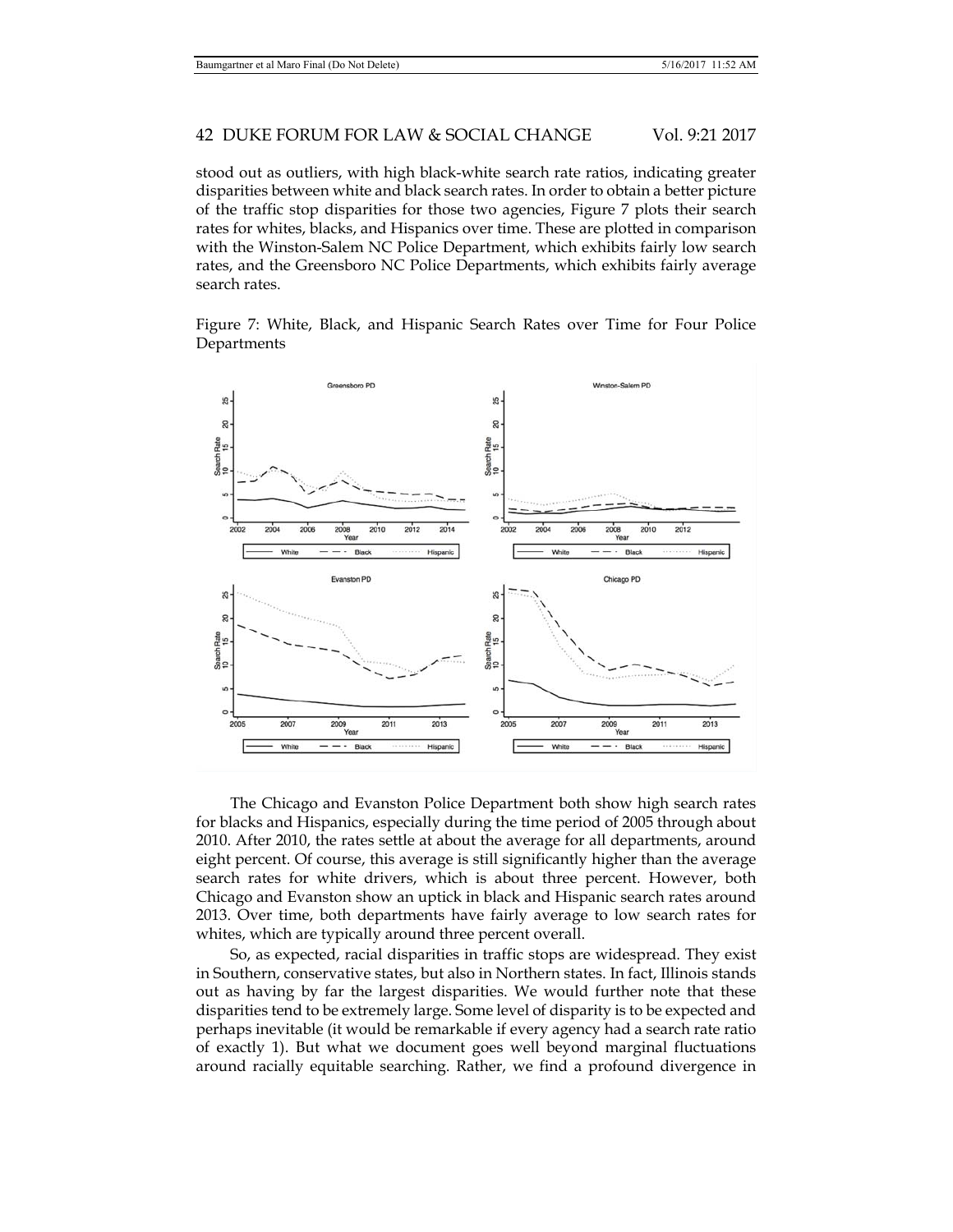police behavior that appears to hinge on race, with people of color being subjected to a much higher degree of scrutiny than their white counterparts.

### **III. A MULTIVARIATE ANALYSIS**

As a measure of disparity, the search rate ratio has a number of advantages. Chiefly, it is simple to calculate and interpret. Most important, it requires only three pieces of information: the number of stops, the number of searches, and racial demographic indicators. As traffic stop data is often scarce, these are important qualities. However, there are concerns that the search rate ratio may be oversimplified and mistakenly identify race as the crucial factor driving disparities when in fact race is of secondary important and that certain driving behaviors, which may co-vary with race, do a better job of explaining search disparities. For example, perhaps people of color are more likely to drive run-down cars, or more likely to drive at night, or more likely to break traffic laws. These behaviors may make a search more likely for both white and black drivers, but if people of color were more likely to engage in them, then they would experience higher search rates on average, but that disparity would not be explained by race alone, but rather by different behaviors.

Fortunately, the micro-level data available for eight states allows us to investigate this possibility further because we can control for various factors (including race) in the context of a multivariate logistic regression. If, even after controlling for factors like gender, age, out-of-state license plates, and so forth, we still find that race is a statistically significant predictor of a search, then it would go a long way toward confirming that race itself is important. That is, that the search rate ratios we report in the previous section are a valid measure of racial disparities and not merely picking up some other type of disparity that might covary with race. In Table 14 we estimate a logistic regression for every state where we have micro-level data. This includes eight states. In each state, we present the fullest model that the available data allow. In general, the models take this form:

> *Probability of Search = White Male + Black Male + Black Female + Hispanic Male + Hispanic Female + Driver Age + Stop Purpose + Out of State + Black Disparity Officer + Hispanic Disparity Officer + Vehicle Age + Hour of Day + Day of Week + Error.*

We start with dummy variables for each of six gender-race variables, with white females as the excluded category. This means that coefficients for the variables included in the table can be interpreted as showing the increased odds of search for a driver of that race and gender, as compared to the rate for a white female driver with the same other characteristics. We add driver age, measured in years. Stop purpose is measured in many different ways for the different states, so for consistency we distinguish between Investigatory stops (coded 1) and all others (coded 0). Investigatory stops are everything except speeding, stop sign / light violations, and driving while intoxicated, and therefore include a wide variety of equipment, registration and other factors. If minority drivers are more often pulled over because of expired tags, this variable should capture that effect, leaving the race and gender variables above to show the remaining effect once this has been accounted for. Some states allow us to give an indicator variable for out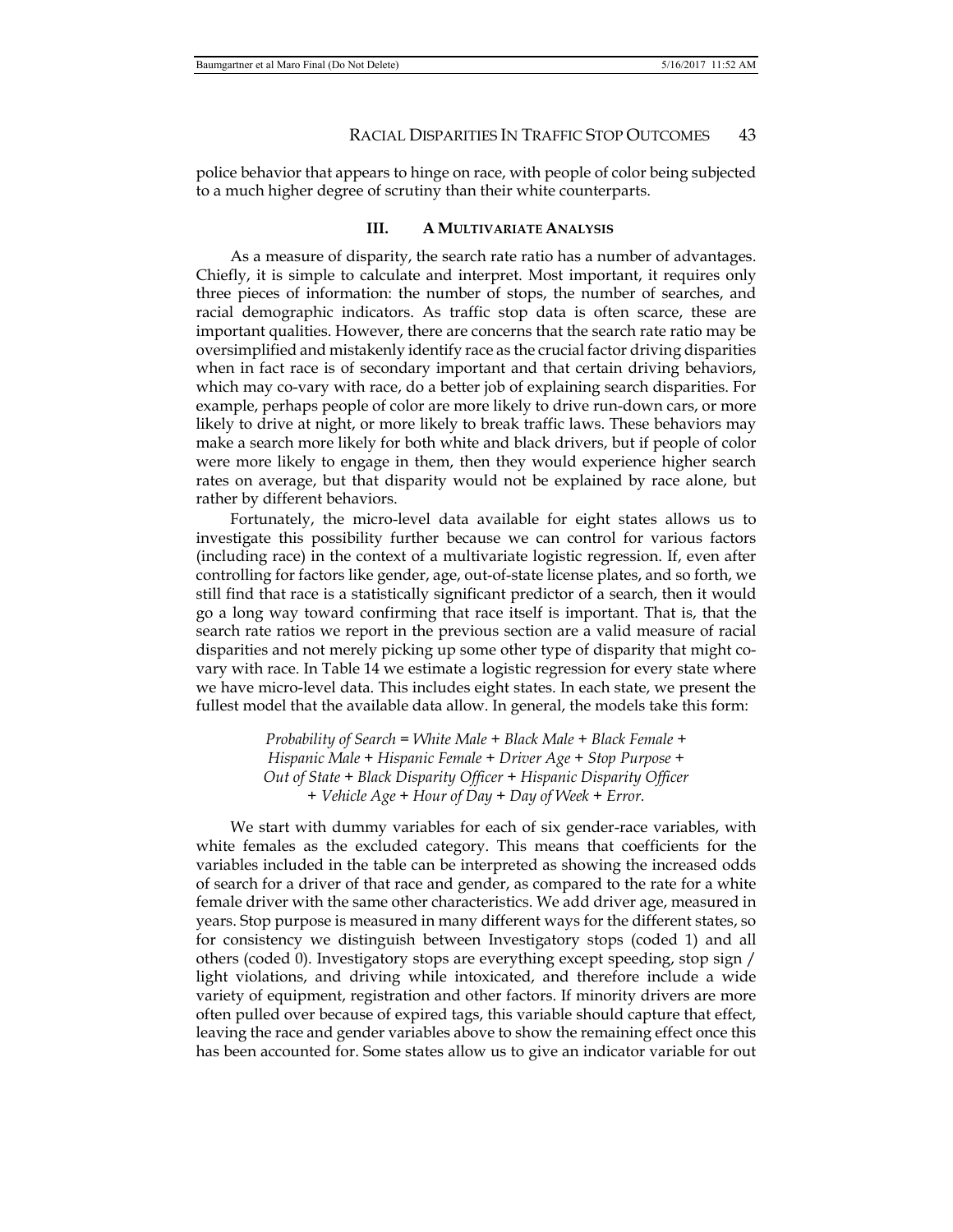of state plates, also sometimes seen as an indicator of a drug courier profile. We define Black Disparity Officer and Hispanic Disparity Officer as an individual police officer whose pattern of traffic stops and searches includes: (A) have more than 50 white and 50 minority stops, (B) search drivers at a rate higher than the agency mean, and (C) search minorities at twice the rate they search white drivers. This allows us to control for the "bad apple" hypothesis, again leaving the race and gender variables to show the remaining effect, once this has been accounted for. The standard model includes a variable for vehicle age, measured in years. If minorities drive older cars on average, then this is again accounted for here. Finally we control for the day of the week and the hour of the day. Practically speaking, day of week makes little difference, but search rates vary dramatically depending on the hour of the day, as one might expect. Controlling for these factors allows us to interpret the race and gender variables with confidence that they are not proxies for something else not included in the model.

Our model for Florida is slightly different because of what data are available. We do not have a gender variable for Florida, so we combine men and women and leave white drivers as the reference category with indicator variables for black and Hispanic drivers. Florida allows us to look at officer demographics, so we use white officers as the reference category and control for whether the driver was stopped by a black or a Hispanic officer. The state also makes available a variable indicating years of experience of the officer, and we control for that in the Florida model. Table 14 presents the results.

Reading across the rows of the table, we can see consistent patterns across the states. Compared to white female drivers (not shown in the table, as they constitute the baseline), white male drivers are 40 percent more likely to be searched in Connecticut, 136 percent more likely in Maryland, 55 percent more likely in Texas, and so on. Note that to interpret an odds-ratio, one can say that 1.00 reflects equality and 1.10 would reflect a ten percent increased likelihood, or 1.10 times the likelihood. An odds-ratio of 0.88 would reflect a 0.88 likelihood or a 12 percent decreased likelihood. Black male drivers have odds-ratios of 3.2, 3.6, 2.9, 2.1, 2.0, and 5.8, across the different states. Black female drivers face much lower likelihoods. Hispanic males have very high likelihoods.

Age systematically reduces the likelihood of stop in each state where we can test for it. Investigatory stops increase the likelihood of search in every state but one, as expected. Out-of-state plates reduce search likelihood in Connecticut but increase it in Maryland and Texas. High disparity officers dramatically increase the likelihood of search in every case but one. Controlling for this variable is an important way to ensure that the patterns we see for race and gender higher in the table are not due only to these high-disparity officers, which constitute a minority of all officers.

Our model for Florida is by necessity slightly different, as we cannot control for driver gender, but can control for certain other elements relating to the demographics of the state trooper. Black drivers are much more likely (2.69 times as likely) to be searched, as are Hispanic drivers (1.90 times as likely). Trooper characteristics that increase search likelihood include: male, white, Hispanic and high seniority.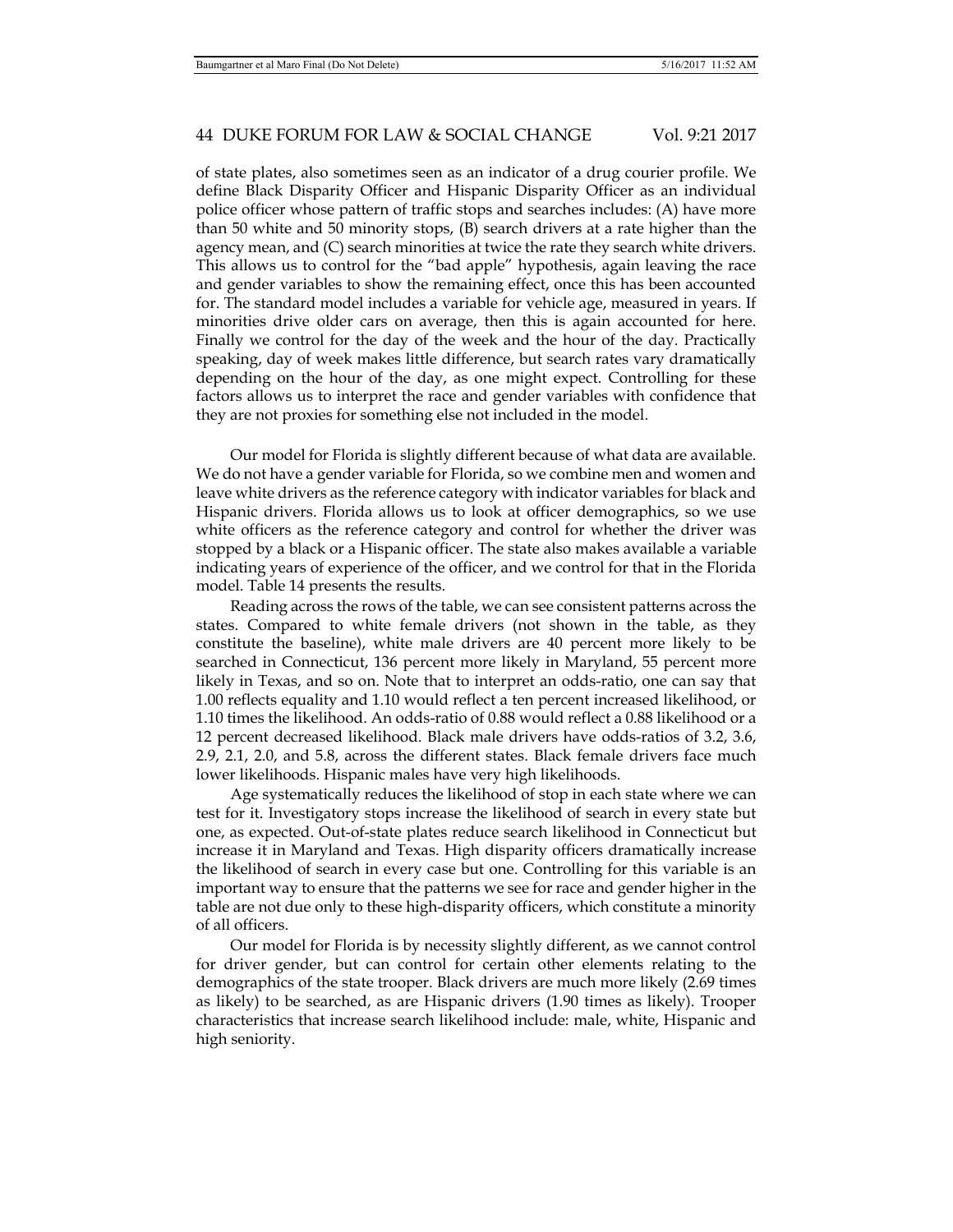| <b>Table 14. Logistic Regressions Predicting Search</b> |           |                |           |           |              |            |             |
|---------------------------------------------------------|-----------|----------------|-----------|-----------|--------------|------------|-------------|
|                                                         | <b>CT</b> | <b>MD</b>      | <b>TX</b> | OH        | FL           | IL         | $_{\rm NC}$ |
| White Male                                              | $1.40*$   | $2.36*$        | $1.55*$   | $0.92*$   |              | $0.78*$    | $3.46*$     |
|                                                         | (0.08)    | (0.09)         | (0.02)    | (0.03)    |              | (0.00)     | (0.12)      |
| <b>Black Male</b>                                       | $3.16*$   | $3.59*$        | $2.85*$   | $2.05*$   |              | $2.04*$    | $5.81*$     |
|                                                         | (0.18)    | (0.13)         | (0.04)    | (0.07)    |              | (0.01)     | (0.20)      |
| <b>Black Female</b>                                     | $0.83*$   | $1.30*$        | $1.26*$   | $1.13*$   |              | $0.92*$    | $1.49*$     |
|                                                         | (0.06)    | (0.05)         | (0.02)    | (0.04)    |              | (0.01)     | (0.05)      |
| Hispanic<br>Male                                        | $2.63*$   | $2.85*$        | $1.96*$   | $1.97*$   |              | $2.20*$    | $4.88*$     |
|                                                         | (0.15)    | (0.11)         | (0.03)    | (0.08)    |              | (0.01)     | (0.17)      |
| Hispanic<br>Female                                      | $0.68*$   | $1.41*$        | $0.90*$   | $0.67*$   |              | $0.54*$    | $1.55*$     |
|                                                         | (0.04)    | (0.05)         | (0.01)    | (0.02)    |              | (0.00)     | (0.05)      |
| Age                                                     | $0.96*$   | $0.96*$        |           |           |              | $0.98*$    | $0.97*$     |
|                                                         | (0.00)    | (0.00)         |           |           |              | (0.00)     | (0.00)      |
| Investigatory<br>Stop                                   | $2.15*$   | $0.97*$        |           |           | $3.00*$      | $1.11*$    | $1.39*$     |
|                                                         | (0.04)    | (0.01)         |           |           | (0.10)       | (0.00)     | (0.00)      |
| Out of State                                            | $0.59*$   | $1.14*$        | $1.44*$   |           |              |            |             |
|                                                         | (0.02)    | (0.01)         | (0.01)    |           |              |            |             |
| <b>Black</b><br>Disparity                               | 1.99*     | $1.52*$        | $1.83*$   | $1.66*$   | $2.97*$      |            | $1.50*$     |
|                                                         | (0.08)    | (0.02)         | (0.01)    | (0.01)    | (0.14)       |            | (0.01)      |
| Hispanic<br>Disparity                                   | $0.59*$   | $1.43*$        | $1.60*$   | $1.36*$   | $1.99*$      |            | $1.68*$     |
|                                                         | (0.03)    | (0.03)         | (0.01)    | (0.01)    | (0.11)       |            | (0.01)      |
| Vehicle Age                                             |           |                | $1.06*$   |           |              | $1.05*$    |             |
|                                                         |           |                | (0.00)    |           |              | (0.00)     |             |
| <b>Black</b>                                            |           |                |           |           | $2.69*$      |            |             |
|                                                         |           |                |           |           | (0.10)       |            |             |
| Hispanic                                                |           |                |           |           | $1.90*$      |            |             |
|                                                         |           |                |           |           | (0.08)       |            |             |
| Male Officer                                            |           |                |           |           | $4.90*$      |            |             |
|                                                         |           |                |           |           | (0.78)       |            |             |
| <b>Black Officer</b>                                    |           |                |           |           | $0.12*$      |            |             |
|                                                         |           |                |           |           | (0.01)       |            |             |
| Hispanic<br>Officer                                     |           |                |           |           | $1.12*$      |            |             |
|                                                         |           |                |           |           | (0.06)       |            |             |
| Officer<br>Experience                                   |           |                |           |           | $1.01*$      |            |             |
|                                                         | CT        | MD             | TX        | OH        | FL<br>(0.00) | IL         | NC          |
| Constant                                                | $0.07*$   | $0.10^{\star}$ | $0.01*$   | $0.07*$   | $0.00*$      | $0.15*$    | $0.01*$     |
|                                                         | (0.00)    | (0.00)         | (0.00)    | (0.00)    | (0.00)       | (0.00)     | (0.00)      |
| Search Rate                                             | 2.69%     | 3.81%          | 1.92%     | 3.13%     | .45%         | 7.31%      | 2.90%       |
| Observations                                            | 461,576   | 2,180,036      | 9,344,797 | 4,655,371 | 778,847      | 17,113,089 | 18,311,670  |
| Day of the<br>Week                                      | Included  | Included       | Included  | Included  | Included     | Included   | Included    |
| Hour of the<br>Day                                      | Included  | Included       | Included  | Included  | Included     | Included   | Included    |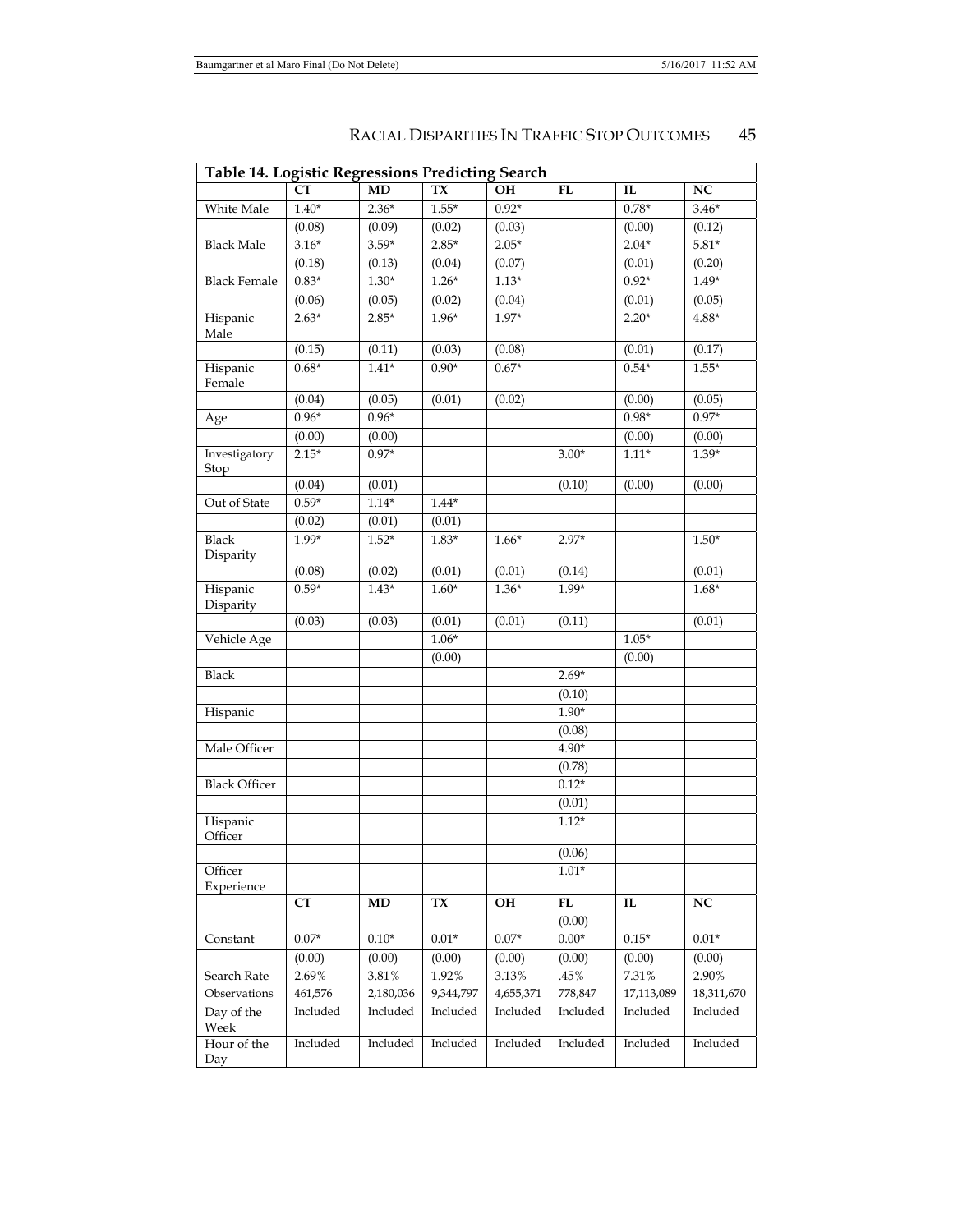| Table 14. Logistic Regressions Predicting Search                                                                                                                                                                                                                                                                                                                                           |      |      |      |      |      |      |      |
|--------------------------------------------------------------------------------------------------------------------------------------------------------------------------------------------------------------------------------------------------------------------------------------------------------------------------------------------------------------------------------------------|------|------|------|------|------|------|------|
| Pseudo R2                                                                                                                                                                                                                                                                                                                                                                                  | 0.10 | 0.08 | 0.06 | 0.13 | 0.12 | 0.09 | 0.10 |
| Notes: Entries are logistic odds-ratios, with standard errors in parentheses. $* p < .05$ .<br>These models exclude those drivers who are not Black, White, or Hispanic, as well as those pulled<br>over for other stop purposes beyond safety or investigatory. We exclude the Vermont State Patrol<br>from this table because of a relatively low $N$ (51,664) and few minority drivers. |      |      |      |      |      |      |      |





Note: See Table 14 for exact odds-ratios. Likelihoods are expressed in relation to the white female search rate, defined as 1.00.

Figure 8 illustrates the findings from Table 14 by showing the relative likelihood of search for different race and gender categories, compared to white females.

This makes very clear that gender and race go a long way in determining search rates, and that these factors are consistent, though varying in degree, across the states reviewed. Women have relatively low, and relatively equal, rates of search compared to men. White men have rates of search similar to or even lower than women in Connecticut, Illinois, and Ohio. Hispanic men have higher rates in every state, and the highest rate of all categories in Illinois. Black men consistently have the highest rate of search in every state except Illinois, where their rate of search is nearly equal to that of Hispanic men, and three times higher than that of white men. The states are ordered in the Figure by the black male odds-ratio, putting North Carolina and Maryland far to the right. Note that Illinois shows lower disparities than might be expected given the analysis above because here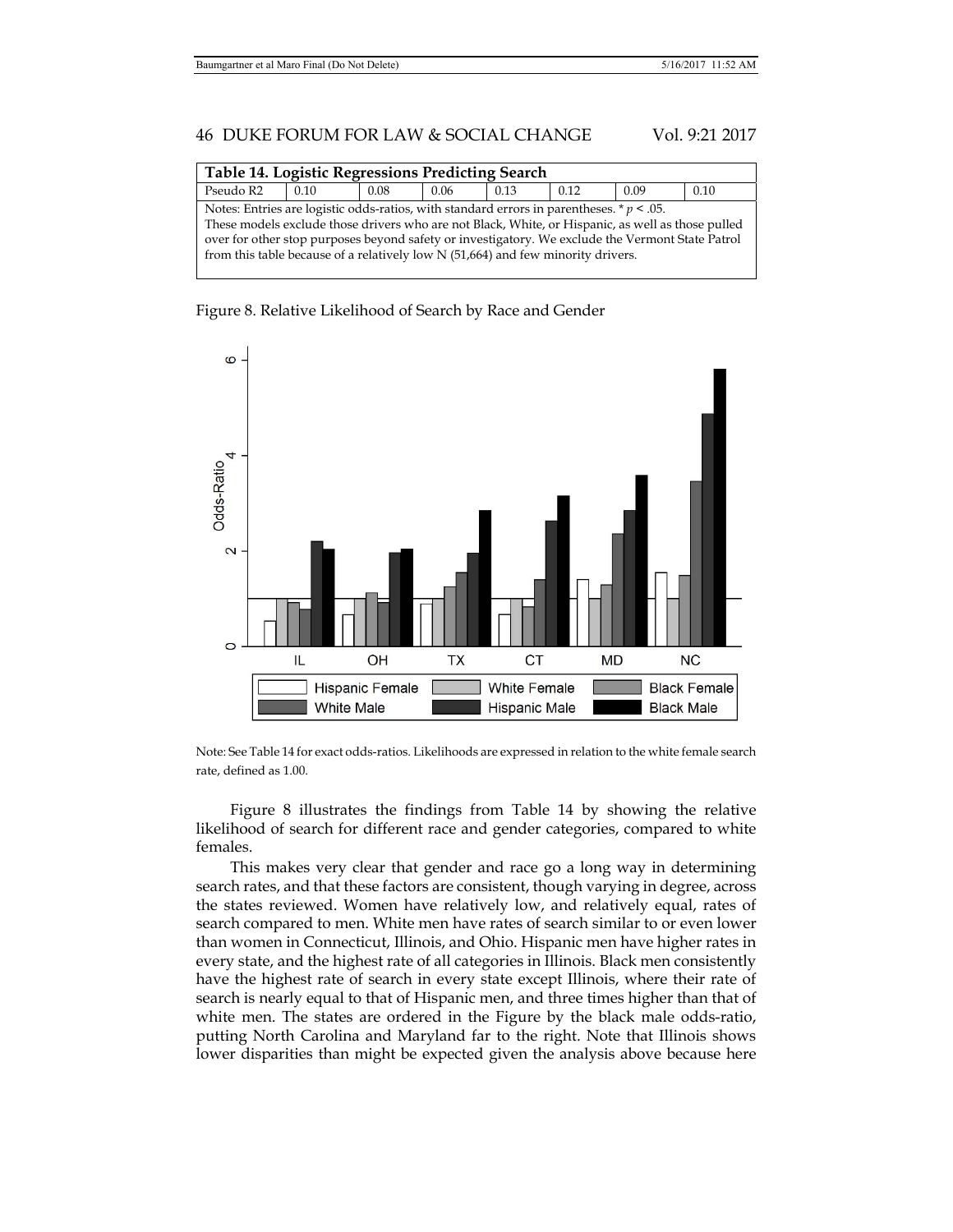our reference category is white females. White males in Illinois have lower search rates even than females, but black and Hispanic males have much higher rates. The figure illustrates both the gender difference, apparently much higher in Maryland and North Carolina, and the racial difference among men, present in each state.

In all, the evidence suggests that racial disparities in traffic stops are extremely robust. Moreover, the levels of disparity indicated by the logistic regressions are very similar to those suggested by the search rate ratios. The use of more rigorous statistical techniques does nothing to change the nature of our findings, and simply serves to reinforce the stark racial differences we reported in the previous section.

### **IV. CONCLUSION**

American law enforcement is in a state of crisis as city after city have seen protests about allegations of racially biased policing and headlines have brought examples of police shootings into the living rooms of all Americans.35 Our paper is a first step in addressing the question of whether the large databases that states have mandated to be collected can be of use in assessing the degree to which citizens of different demographic groups are subjected to different experiences in their interactions with the police. Indeed, they are. We focus on perhaps the most routine, and certainly the most common, police-citizen interaction: the routine traffic stop. Such encounters typically result in a citation or a warning. However, about three percent of them lead the officer to search the driver's vehicle. That rate, three percent, differs systematically depending on the circumstances. State highway patrol departments search less; police departments search more. Some individual departments search all drivers much more than others, following a much more aggressive policing posture than other departments. Search rates vary over time for any individual department. But the most politically and legally relevant point of variation in search rates is the demographic characteristic of the driver. With over 649 annual observations in more than a dozen states, we show huge variability by the race of the driver, with Hispanic and black drivers searched, *on average*, at more than double the rate of whites. In our multivariate analysis, we control for possible rival hypotheses such as the purpose of the stop, and we show consistent and dramatic racial disparities. Such findings suggest that public concern for racially disparate policing deserves more attention and that the suspicions that led various states to adopt data collection efforts were indeed very well founded. We hope that this research project, as it grows, will not only document these dramatic disparities, but move to explaining them so that reforms can be put in place to reduce them.

 <sup>35</sup> *See, e.g., Ferguson unrest: From Shooting to Nationwide Protests,* BBC (Aug. 10, 2014), http://www.bbc.com/news/world-us-canada-30193354*.*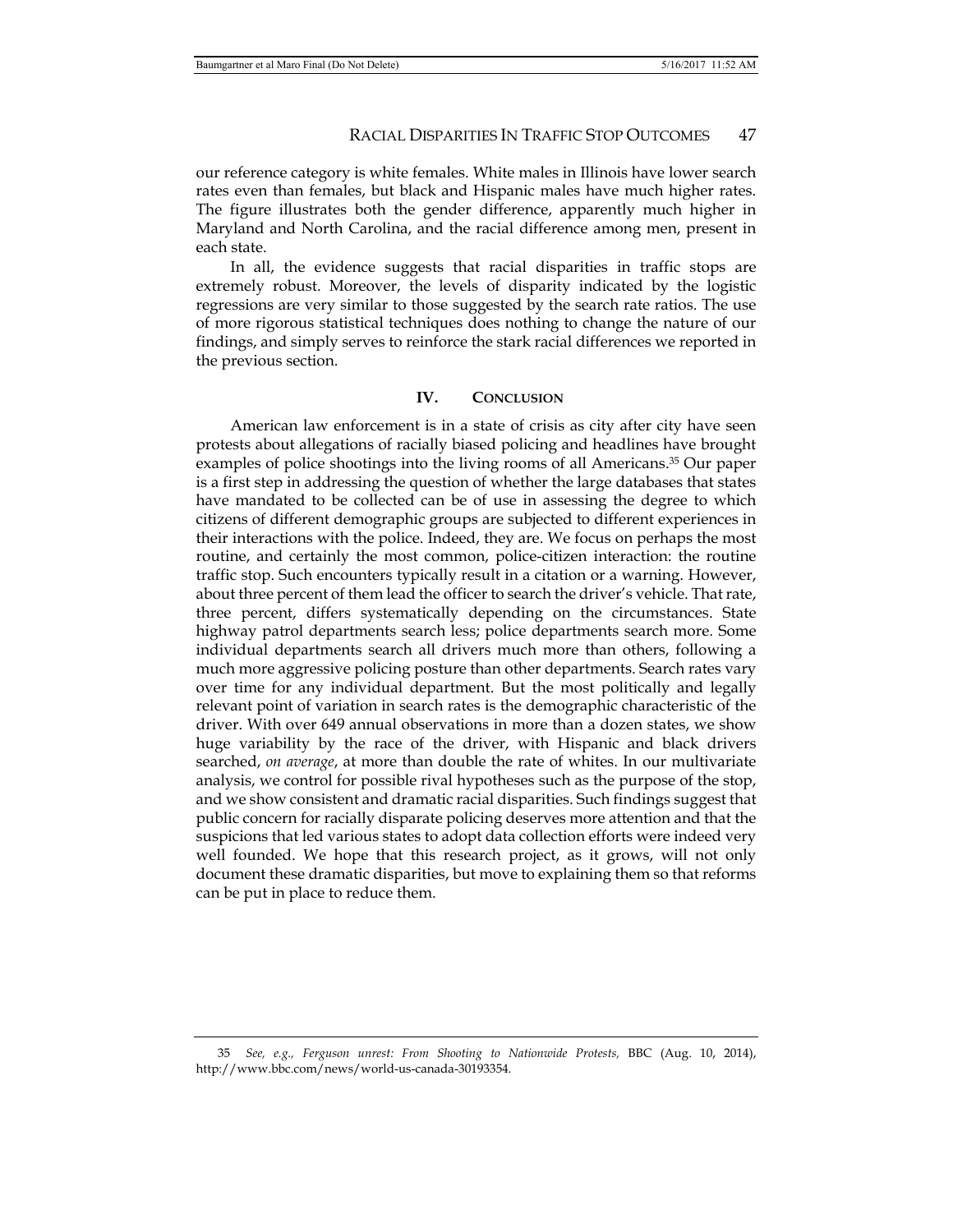## **V. APPENDIX: DESCRIPTIVE STATISTICS.**

For each of the states included in Table 14, we provide here descriptive statistics on the variables and an explanation of the number of cases included. Starting with the raw data we received from each respective state or agency, our analysis excludes the following types of observations: a) those from years where the full 12 months of data were not reported (if any); b) stop purposes other than safety or investigatory (for example, arrest warrants); c) race other than white, black, or Hispanic (for example, Asian, Native American, or "other"); or d) missing or obviously erroneous data on any other variable (for example, miscoded data showing age as 255 years, time or date variables of incorrect format, etc.). For each state, we provide first a table that shows the initial N, the number of cases dropped for each reason, and the final N available for analysis. (Note that because the same traffic stop could be excluded for more than one reason, the total number of cases dropped is typically lower than the sum of the cases dropped for each individual reason.) The second table for each state below gives summary statistics for each variable included in Table 14.

## *Connecticut*

|  | Table CT1: Excluded Observations in the Connecticut Dataset |  |
|--|-------------------------------------------------------------|--|
|--|-------------------------------------------------------------|--|

| Variable                             |        | Count   |
|--------------------------------------|--------|---------|
| Initial N                            |        | 595,967 |
| Excluded Stop Type(s)                | 95,766 |         |
| Other Race                           | 46,952 |         |
| Missing Some or All Information      | 576    |         |
| <b>Total Number of Cases Dropped</b> |        | 134,391 |
| N for Analysis                       |        | 461,576 |

|  | Table CT2: Summary Statistics of Observations Included in Connecticut Dataset |
|--|-------------------------------------------------------------------------------|
|--|-------------------------------------------------------------------------------|

| Variable                      | N       | Mean  | Std. Dev. | Min      | Max |
|-------------------------------|---------|-------|-----------|----------|-----|
| <b>Driver Characteristics</b> |         |       |           |          |     |
| White Male                    | 595,967 | 0.43  | 0.50      | 0        |     |
| White Female                  | 595,967 | 0.24  | 0.43      | $\theta$ | 1   |
| <b>Black Male</b>             | 595,967 | 0.08  | 0.28      | $\theta$ | 1   |
| <b>Black Female</b>           | 595,967 | 0.04  | 0.20      | $\theta$ | 1   |
| Hispanic Male                 | 595,967 | 0.08  | 0.27      | $\Omega$ |     |
| Hispanic Female               | 594,535 | 0.24  | 0.43      | $\theta$ | 1   |
| Age                           | 595,967 | 38.36 | 14.65     | 16       | 100 |
| Out of State                  | 595,950 | 0.13  | 0.33      | $\Omega$ |     |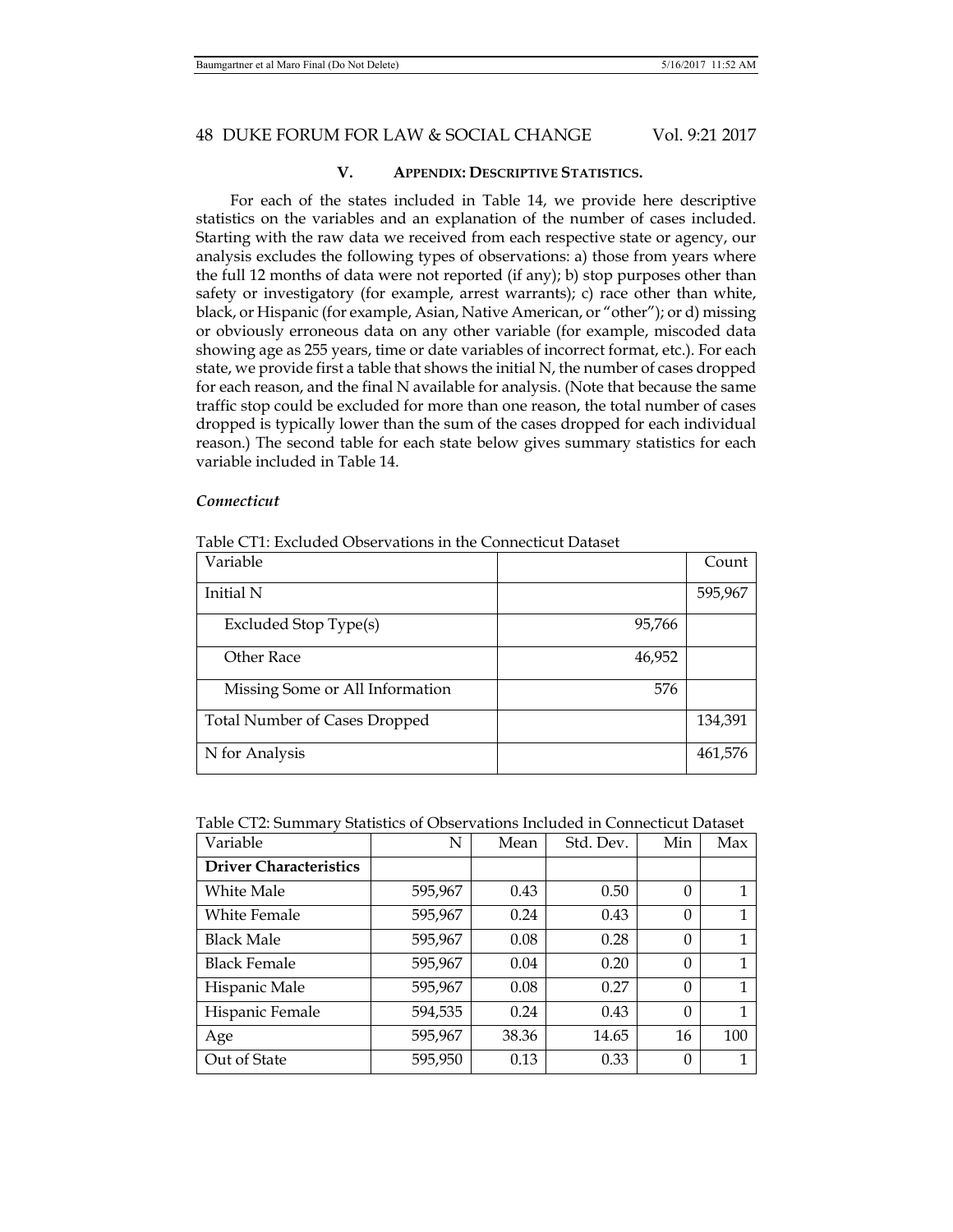| Variable                       | N       | Mean | Std. Dev. | Min      | Max |
|--------------------------------|---------|------|-----------|----------|-----|
| <b>Stop Type</b>               |         |      |           |          |     |
| <b>Investigatory Stop</b>      | 500,201 | 0.28 | 0.45      | 0        |     |
| Safety Stop                    | 500,201 | 0.72 | 0.45      | 0        |     |
| <b>Officer</b>                 |         |      |           |          |     |
| Characteristics                |         |      |           |          |     |
| <b>Black Disparity Officer</b> | 595,967 | 0.06 | 0.24      | 0        |     |
| Hispanic Disparity             | 595,967 | 0.05 | 0.22      | $\theta$ |     |
| Officer                        |         |      |           |          |     |

# *Maryland*

## Table MD1: Excluded Observations in Maryland Dataset

| Count     |
|-----------|
| 2,854,963 |
| 503,435   |
| 186,245   |
| 15.434    |
| 674.927   |
| 2,180,036 |
|           |

## Table MD2: Summary Statistics of Observations Included in Maryland Dataset

| Variable                       | N         | Mean  | Std. Dev. | Min      | Max            |
|--------------------------------|-----------|-------|-----------|----------|----------------|
| <b>Driver Characteristics</b>  |           |       |           |          |                |
| White Male                     | 2,851,373 | 0.31  | 0.46      | $\Omega$ | 1              |
| <b>White Female</b>            | 2,851,373 | 0.19  | 0.39      | $\Omega$ | 1              |
| <b>Black Male</b>              | 2,851,373 | 0.22  | 0.42      | $\Omega$ | $\mathbf{1}$   |
| Black Female                   | 2,851,373 | 0.14  | 0.34      | $\Omega$ | 1              |
| Hispanic Male                  | 2,851,373 | 0.06  | 0.24      | $\Omega$ | $\mathbf{1}$   |
| Hispanic Female                | 2,851,373 | 0.19  | 0.39      | $\Omega$ | $\mathbf{1}$   |
| Age                            | 2,851,373 | 38.61 | 14.57     | 16       | 100            |
| Out of State                   | 2,840,117 | 0.15  | 0.36      | $\Omega$ | 1              |
| <b>Stop Type</b>               |           |       |           |          |                |
| Investigatory Stop             | 2,351,528 | 0.46  | 0.50      | $\Omega$ | $\overline{1}$ |
| Safety Stop                    | 2,351,528 | 0.54  | 0.50      | $\Omega$ | 1              |
| <b>Officer Characteristics</b> |           |       |           |          |                |
| <b>Black Disparity Officer</b> | 2,854,963 | 0.06  | 0.24      | $\Omega$ | 1              |
| Hispanic Disparity<br>Officer  | 2,854,963 | 0.02  | 0.15      | $\Omega$ | 1              |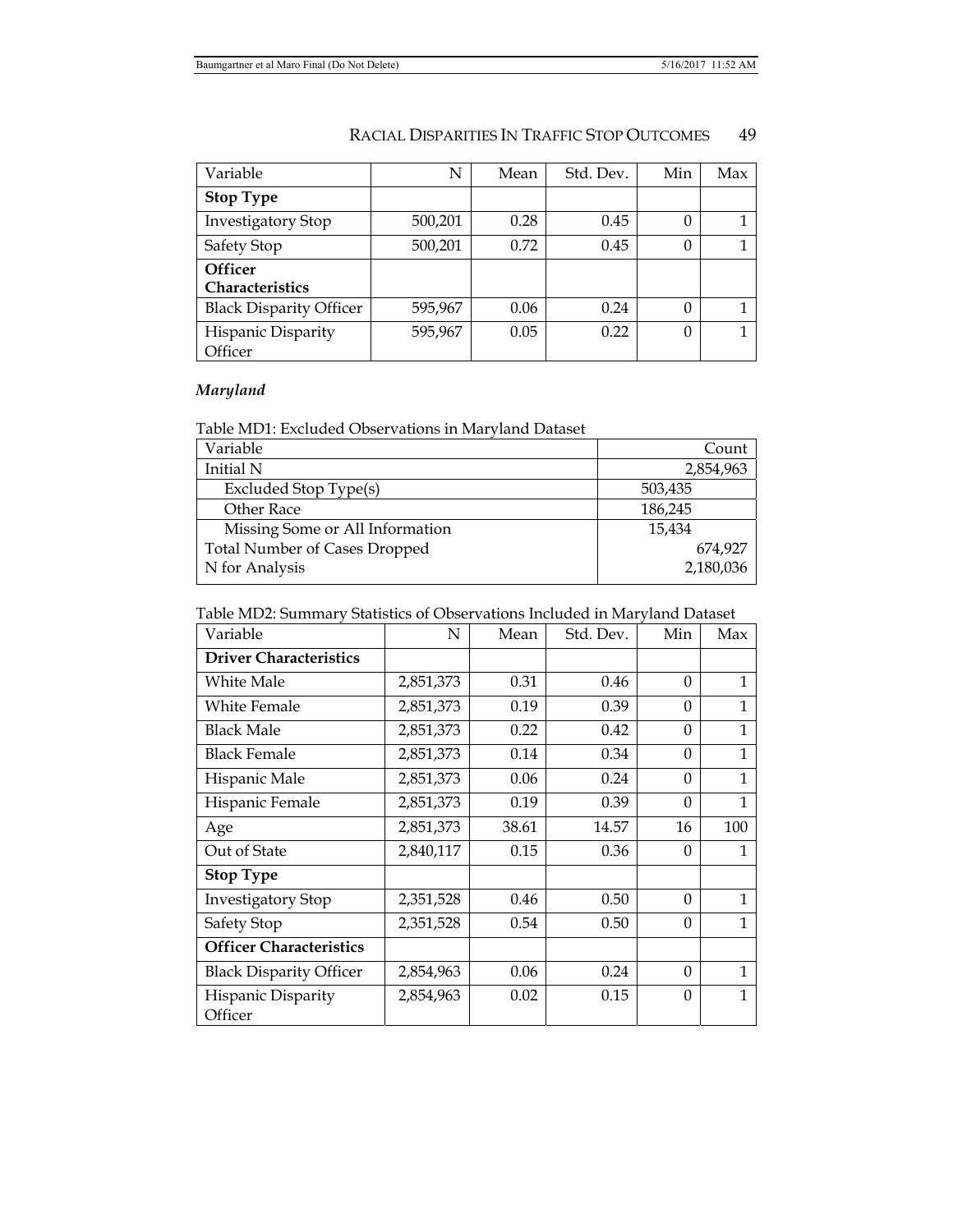## *Texas*

Table TX1: Excluded Observations in Texas Dataset

| Variable                             | Count      |
|--------------------------------------|------------|
| Initial N                            | 10,910,267 |
| Other Race                           | 887,830    |
| Missing Some or All Information      | 677,640    |
| <b>Total Number of Cases Dropped</b> | 1,565,470  |
| N for Analysis                       | 9,344,797  |

Table TX2: Summary Statistics of Observations Included in Texas Dataset

| Variable                          | N          | Mean | Std. Dev. | Min      | Max          |
|-----------------------------------|------------|------|-----------|----------|--------------|
| <b>Driver Characteristics</b>     |            |      |           |          |              |
| White Male                        | 10,910,267 | 0.44 | 0.50      | 0        | 1            |
| White Female                      | 10,910,267 | 0.23 | 0.42      | $\theta$ | 1            |
| Black Male                        | 10,910,267 | 0.07 | 0.25      | $\Omega$ | 1            |
| Black Female                      | 10,910,267 | 0.03 | 0.18      | $\theta$ | 1            |
| Hispanic Male                     | 10,910,267 | 0.11 | 0.31      | $\Omega$ | 1            |
| Hispanic Female                   | 10,910,267 | 0.23 | 0.42      | $\theta$ | 1            |
| Vehicle Age                       | 10,236,349 | 8.27 | 5.60      | $\Omega$ | 59           |
| Out of State                      | 10,808,145 | 0.11 | 0.31      | $\theta$ |              |
| <b>Officer</b><br>Characteristics |            |      |           |          |              |
| <b>Black Disparity Officer</b>    | 10,910,267 | 0.11 | 0.31      | $\theta$ | $\mathbf{1}$ |
| Hispanic Disparity<br>Officer     | 10,910,267 | 0.09 | 0.28      | $\Omega$ | 1            |

# *Ohio*

## Table OH1: Excluded Observations in Ohio Dataset

| Variable                             | Count     |
|--------------------------------------|-----------|
| Initial N                            | 5,201,818 |
| Other Race                           | 545.893   |
| Missing Some or All Information      | 554       |
| <b>Total Number of Cases Dropped</b> | 546.447   |
| N for Analysis                       | 4,655,371 |

# Table OH2: Summary Statistics of Observations Included in Ohio Dataset

| Variable                      |           | Mean | Std. Dev. | Min | Max |
|-------------------------------|-----------|------|-----------|-----|-----|
| <b>Driver Characteristics</b> |           |      |           |     |     |
| White Male                    | 5,201,818 | 0.51 | 0.50      |     |     |
| White Female                  | 5,201,818 | 0.25 | 0.43      |     |     |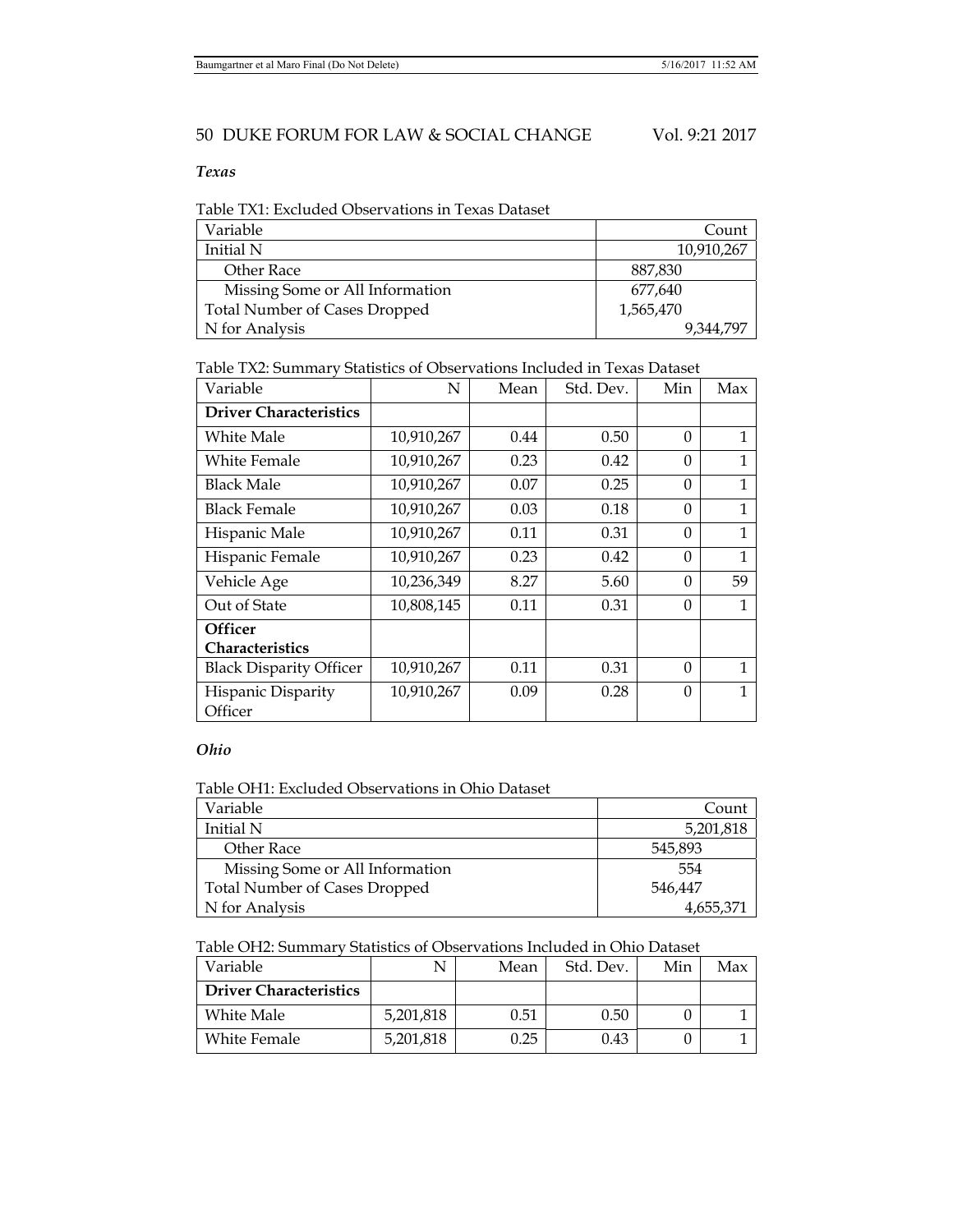| Variable                          | N         | Mean | Std. Dev. | Min      | Max |
|-----------------------------------|-----------|------|-----------|----------|-----|
| <b>Black Male</b>                 | 5,201,818 | 0.08 | 0.27      | 0        |     |
| <b>Black Female</b>               | 5,201,818 | 0.04 | 0.19      | $\theta$ |     |
| Hispanic Male                     | 5,201,818 | 0.02 | 0.12      | $\Omega$ |     |
| Hispanic Female                   | 5,201,818 | 0.25 | 0.43      | 0        |     |
| <b>Officer</b><br>Characteristics |           |      |           |          |     |
| <b>Black Disparity Officer</b>    | 5,201,818 | 0.15 | 0.36      | $\Omega$ | 1   |
| Hispanic Disparity<br>Officer     | 5,201,818 | 0.09 | 0.28      | $\theta$ | 1   |

# *Florida*

Table FL1: Excluded Observations in Florida Dataset

| Variable                             | Count     |
|--------------------------------------|-----------|
| Initial N                            | 1,048,575 |
| Excluded Stop Type(s)                | 155,535   |
| Other Race                           | 37,345    |
| Missing Some or All Information      | 80,113    |
| <b>Total Number of Cases Dropped</b> | 269,728   |
| N for Analysis                       | 778,847   |

| Table FL2: Summary Statistics of Observations Included in Florida Dataset |  |  |  |  |
|---------------------------------------------------------------------------|--|--|--|--|
|---------------------------------------------------------------------------|--|--|--|--|

| Variable                          | N         | Mean | Std. Dev. | Min      | Max          |
|-----------------------------------|-----------|------|-----------|----------|--------------|
| <b>Driver Characteristics</b>     |           |      |           |          |              |
| <b>Black</b>                      | 1,048,575 | 0.21 | 0.41      | $\Omega$ | 1            |
| Hispanic                          | 1,048,575 | 0.21 | 0.41      | $\Omega$ | 1            |
| <b>Stop Type</b>                  |           |      |           |          |              |
| <b>Investigatory Stop</b>         | 893,040   | 0.21 | 0.41      | $\Omega$ | 1            |
| Safety Stop                       | 893,040   | 0.79 | 0.41      | $\Omega$ | 1            |
| <b>Officer</b><br>Characteristics |           |      |           |          |              |
| <b>Black Disparity Officer</b>    | 1,048,575 | 0.08 | 0.26      | $\theta$ | 1            |
| Hispanic Disparity<br>Officer     | 1,048,575 | 0.04 | 0.19      | $\Omega$ | 1            |
| Male Officer                      | 941,518   | 0.93 | 0.26      | $\Omega$ | $\mathbf{1}$ |
| White Officer                     | 1,048,575 | 0.56 | 0.50      | $\Omega$ | 1            |
| <b>Black Officer</b>              | 1,048,575 | 0.13 | 0.34      | $\Omega$ | $\mathbf{1}$ |
| Hispanic Officer                  | 1,048,575 | 0.07 | 0.27      | $\Omega$ | 1            |
| <b>Officer Experience</b>         | 1,042,299 | 5.63 | 7.77      | $\Omega$ | 60           |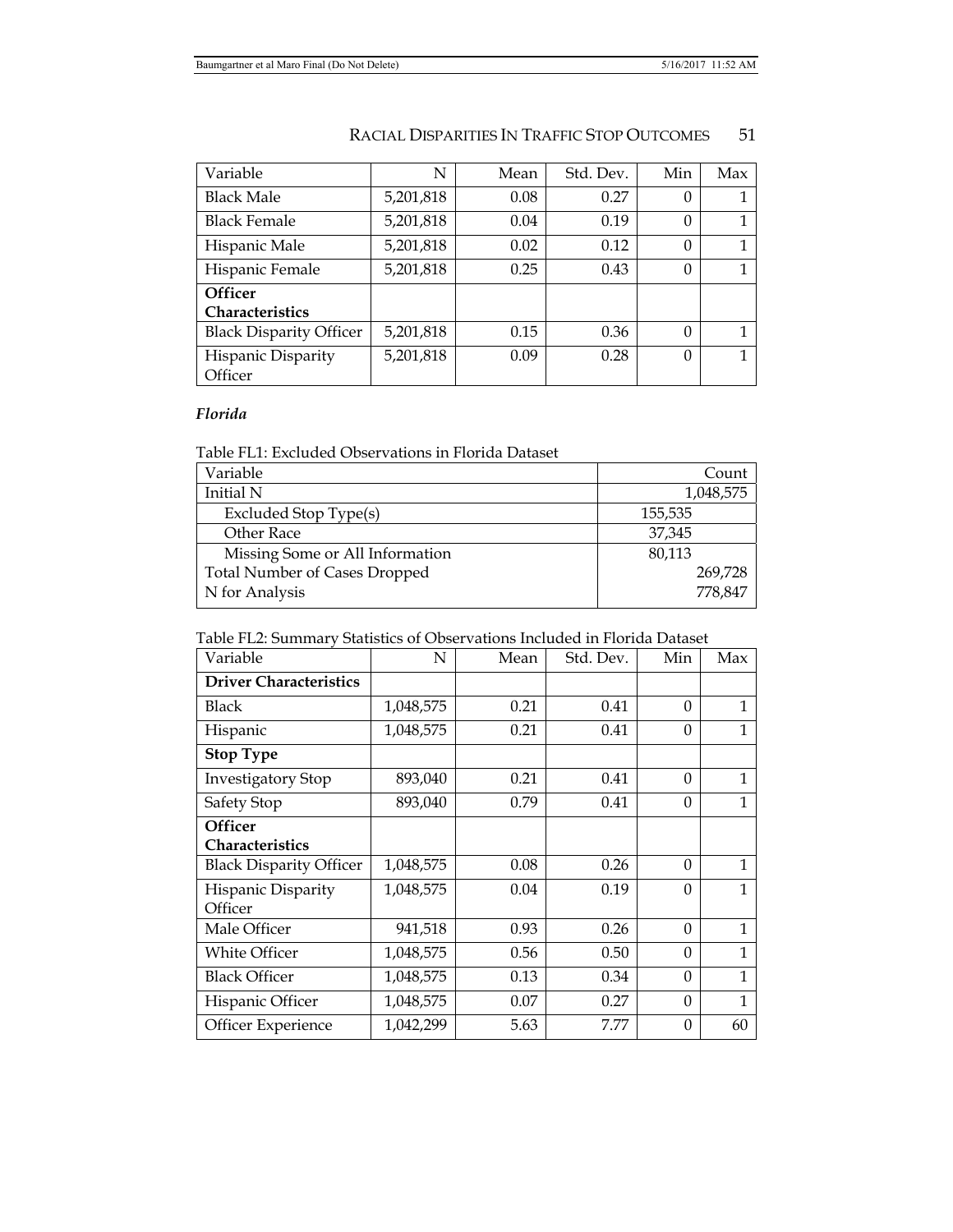## *Illinois*

Table IL1: Excluded Observations in Illinois Dataset

| Variable                             | Count      |
|--------------------------------------|------------|
| Initial N                            | 22,405,714 |
| Excluded Stop Type(s)                | 95,089     |
| Other Race                           | 749,564    |
| Missing Some or All Information      | 4,450,040  |
| <b>Total Number of Cases Dropped</b> | 5,292,625  |
| N for Analysis                       | 17,113,089 |
|                                      |            |

Table IL2: Summary Statistics of the Observations Included in Illinois Dataset

| Variable                      | N          | Mean  | Std. Dev. | Min      | Max |
|-------------------------------|------------|-------|-----------|----------|-----|
| <b>Driver Characteristics</b> |            |       |           |          |     |
| White Male                    | 22,405,714 | 0.42  | 0.49      | $\theta$ | 1   |
| <b>White Female</b>           | 22,405,714 | 0.24  | 0.43      | $\Omega$ | 1   |
| <b>Black Male</b>             | 22,405,714 | 0.11  | 0.32      | $\theta$ | 1   |
| <b>Black Female</b>           | 22,405,714 | 0.07  | 0.25      | $\theta$ | 1   |
| Hispanic Male                 | 22,405,714 | 0.09  | 0.29      | $\Omega$ | 1   |
| Hispanic Female               | 22,002,394 | 0.24  | 0.43      | $\theta$ | 1   |
| Age                           | 22,405,714 | 35.65 | 14.18     | 16       | 100 |
| Vehicle Age                   | 22,338,015 | 9.17  | 5.65      | $\Omega$ | 59  |
| <b>Stop Type</b>              |            |       |           |          |     |
| <b>Investigatory Stop</b>     | 22,310,078 | 0.29  | 0.45      | $\Omega$ |     |
| Safety Stop                   | 22,310,728 | 0.71  | 0.45      | $\Omega$ |     |

## *North Carolina*

Table NC1: Excluded Observations in North Carolina Dataset

| Count      |
|------------|
| 22,405,714 |
| 328,699    |
| 248,999    |
| 659,751    |
| 406,308    |
| 4,094,044  |
| 18,311,670 |
|            |